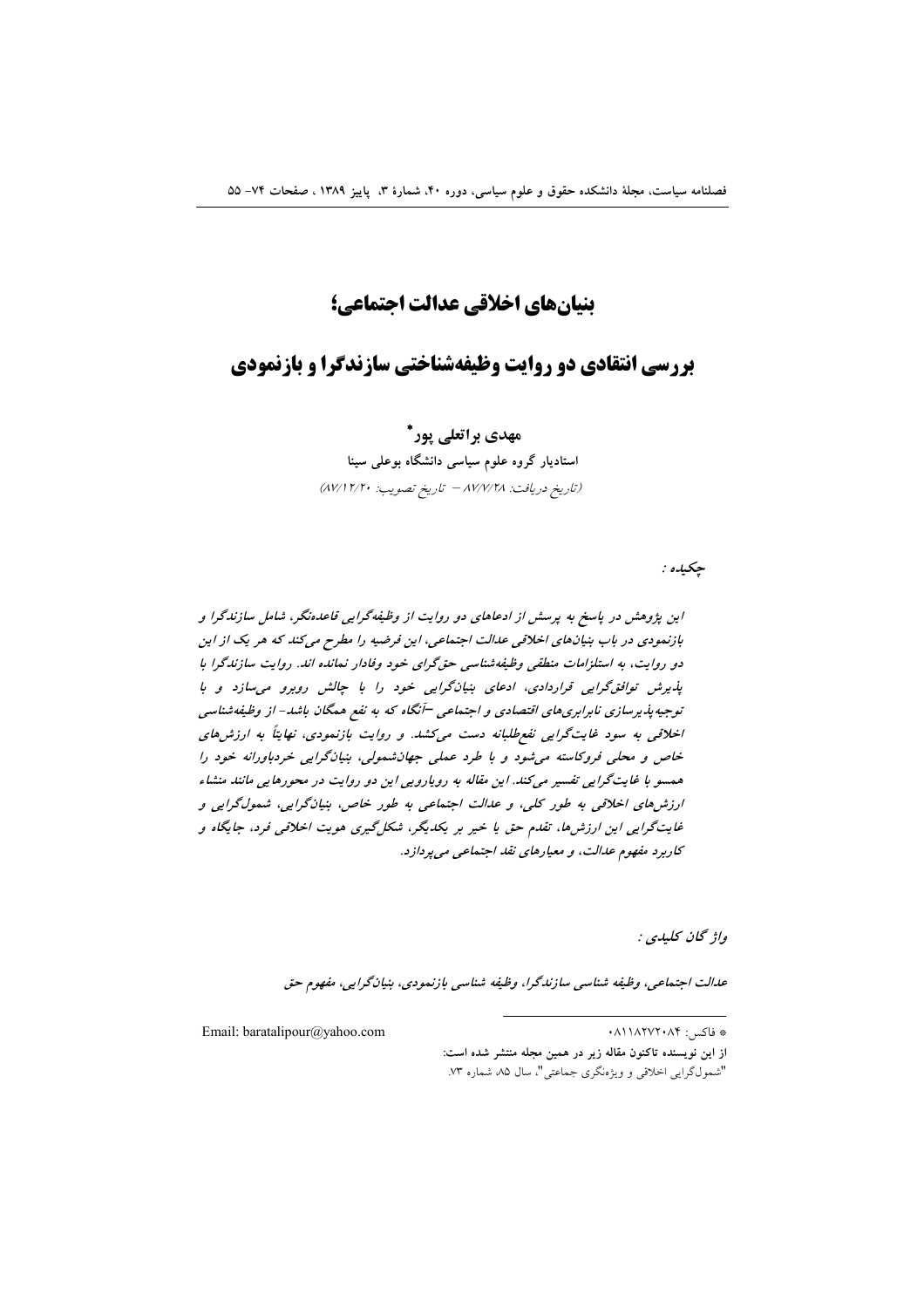از دیرباز برخی فیلسوفان اجتماعی در تلاش بودماند تا با اتکا بر بنیــان۱صـای عقلانــی و از درون استدلالهای خردیذیر، چهارچوبهای اساسی جامعه و روابط قــدرت را مــورد تحلیــل قرار دهند. این الگوی آرمانی همواره مساله عدالت را در کانون توجـه خـود قـرار داده اسـت؛ بهگونهای که تنظیم مناسبات افراد در جامعه با هدف تحقق بخشیدن به عدالت اجتماعی طـرح ریزی شده است. اما به رغم اشتراک نظری که این دسته از فیلسوفان در ارجـاع بـه بنیـانهـای عقلانی عدالت اجتماعی دارند، تفاوتهایی برجسته را نیز به نمایش میگذارند که تمسک بـه هر یک از این بنیانها می تواند ساخت اجتماعی متفاوت به عنوان الگوی آرمـانی ارایــه نمایــد. طی دهههای اخیر، مکتب اخلاقی حق گرای نوکانتی، به نماینـدگی فیلـسوف شـهیر آمریکـایی جان راولز، در تلاش بوده است تا از دیدگاه لیبرالی به بنیانهای اخلاقی اصول و ارزش های برتر بیردازد و بر این اساس، در توجیه عقلانی اخلاق و ارایه پشتوانهای برای عدالت اجتماعی توفيق يابد.

در مقابل، همزمان با طرح این دیدگاه در محافل آکادمیک علوم سیاسی در اَمریکا و اروپــا، این بحث در حوزه اندیشه دینی در قالب فلسفه اخلاق توسط فیلسوف شیعی، مرتضی مطهری به شـكلي متفـاوت جريـان داشـت. اهميـت ايـن بررسـي تطبيقـي در آن اسـت كـه اصـول و چهارچوبهای مشترک این دو دیدگاه فضایی یکسان را برای بحث و گفت و گو بـه روی مـا می گشاید. و از دگر سـو، بازسـازی دیـدگاه اخیـر در رویـارویی بـا دیـدگاه راولـز و بررسـی انتقادهای جدی دو طرف به یکدیگر، میتواند به تنظیم و ارایه داشتهها و پیش فرضهای مستقل و خودبنیاد نظری در حوزه اندیشه دینی که کاملاً با مباحث جاری اندیشه سیاسی پیوند داشته باشد، منجر گردد.

ایــن پــژوهش در پاســخ بــه پرســش از ادعاهــای دو روایــت از وظیفــهگرایــی قاعــدهنگــر (Rule-deontologism) ، شامل ســازندگرا (Constructivical) و بــازنمودي (Representational) در باب بنیانهای اخلاقی عدالت اجتماعی، این فرضیه را مطرح مـیکنـد کـه هـر یـک از ایــن دو روایت، به استلزامات منطقی وظیفهشناسی حقگرای خود پایبند نماندهاند. روایت سازندگرا با یذیرش توافقگرایی قراردادی، ادعای بنیـانگرایـی خـود را بـا چـالش روبـرو مـیسـازد و بـا توجیه پذیرسازی نابرابریهـای اقتـصادی و اجتمـاعی –آنگـاه کـه بــه نفــع همگــان باشــد– از وظیفهشناسی اخلاقی به سود غایتگرایی نفع طلبانه دست میکشد. و روایت بـازنمودی، نهایتـاً به ارزشهای خاص و محلی فروکاسته میشود و با طرد عملی جهـانشـمولی، بنیـانگرایـی خردباورانه خود را همسو با غايتگرايي (Teleologism ) تفسير مي كند.

این پژوهش، نخست به طرح دو روایت از وظیفهشناسی قاعدهنگر که بنیـانهـای اخلاقـی عدالت اجتماعی را در چهارچوبی عقلانی جست و جو مـی۵کننـد، مـیپـردازد. آنگـاه، ایــن دو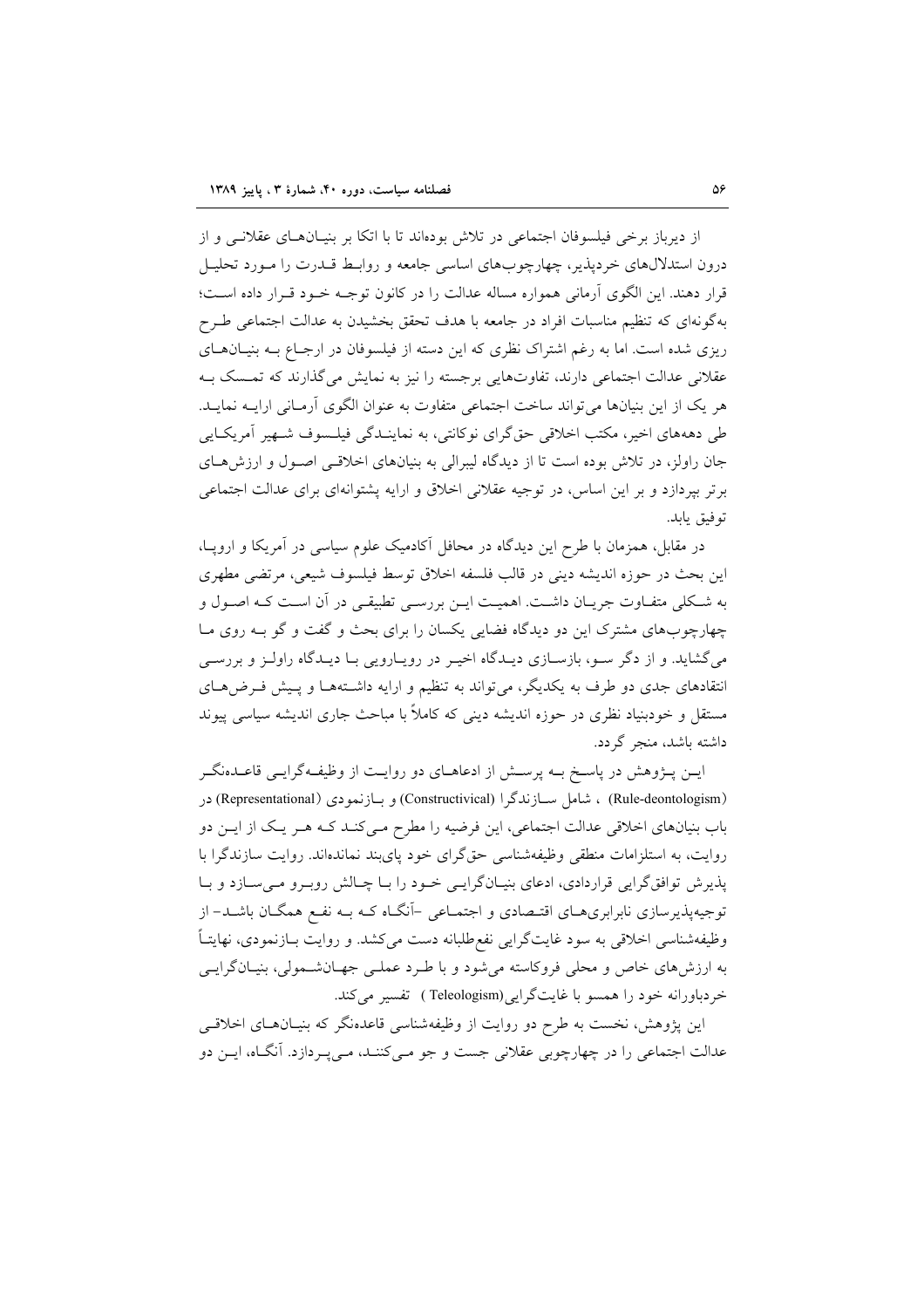روایت را در رویارویی فکری با یکدیگر مورد بررسی انتقادی قرار میدهد و افزون بــر تعیــین نقاط اشتراک و افتراق آن دو، تعارضات درونے ہر یک را نیز روشن مے سازد.

### ۰. روایت وظیفه شیناختی ساز ندگرا

در فلسفه اخلاق، آموزههای وظیفهگرا در برابر آموزههای پیامدگرا قرار دارند:

وظيفهگرايي از تركيب دو واژهٔ Deonte به معناي وظيفه و Logos به معناي شناخت تــشكيل شده است. وظیفهگرایان کنشهایی را اخلاقی میدانند که با فرمانهای بایسته و کلبی عقلانبی تناسب داشته باشد. آنان ادعا دارند کـه اخلاقـی بـودن یـک فعـل بـه ماهیـت ذاتـی آن فعـل، انگیزههای آن یا تطابق آن با یک قاعده یا اصل بستگی دارد و به پیامدهای فعل وابسته نیـست. بدین ترتیب، این مکتب ارزش اخلاقی اعمال را درونی و مطلق میداند. در وظیفهگرایی کانتی، داوری در مورد خوبی یک فعل، با ارجاع به ملاکهای پیشینی، مانند اوامر قطعـی ٰ بــه خــودی خود و بدون ارجاع به پیامدهای آن افعال صورت میگیرد. کانت با نگرشی وظیفهگرایانــه بــه اخلاق، أن را مستقل از هر علمي، حتى مابعدالطبيعـه و ديـن، دانـسته اسـت و از طريـق عقـل عملي، معيارهايي به دست داده كه با آنها مي توان خوبي و بدي اعمال را سنجيد. بـه عقيـده او، ارزش اخلاقی اعمال به نیات، و نه پیامدها است. کارهای خوب ارزش خود را از قبصد انجبام كار خوب و عمل به وظيفة اخلاقي كسب مي كند (كانت، ١٣٦٩، ٦١). ارادة خــوب ارزش اخلاقــي اّن عمل را تأمین می کند و امر مطلق وظیفه اخلاقی را مشخص می سازد. در اینجا، با وظیفه-گرایی قاعدهنگر (Rule-deontological Theory) سروکار داریم که بــه ارایــه قــوانین اســتثنانایذیر اخلاقي مي پردازد.

پیامدگرایی (Consequentialism) (یا غایتگرایی) بر این باور است که اخلاقبی بودن یک فعل تنها به وسیله نتایج اّن تعیین میگردد. انسان برای زندگی خـود اهــداف و اّرمانهـایی دارد که این آرزوها به زندگی او معنا مـیبخـشد و سرچـشمهٔ جوشـان ارزشهـای دیگـر زنــدگی میشود. این مکتب بر پیامد ارزشهای اخلاقی تأکید کرده و الزام و ارزش رفتارهــا و صــفات اخلاقی را در آنجا می جوید. از این رو، ارزشهای اخلاقی مطلق نبوده و مشروط و وابسته بـه پیامدهایی هستند که به دنبال دارند. هر عملی که بیشترین و بالاترین میزان خوبی مانند لذت و

<sup>۔&</sup>lt;br>او امر مطلق را این گونه بیان می کند: «فقط بر آن قاعده عمل کنیـد کـه بتوانیـد همزمـان اراده کنیـد کـه آن قاعـده، قـانونی جهان شمول گردد». او دو بیان دیگر نیز از امر مطلق ارائه کرده است: الف. همیشه به نحوی با دیگران رفتار کـن کـه بـا خــود رفتار میکنی و رفتار تو با دیگران چنان باشد که انسان غایت باشد؛ نه وسیله. ب. طوری رفتار کن که اراده تو به منزله واضع و قانون گذار جهانی تلقی شود (کانت، ۱۳۶۹: ۶۰-۷۲).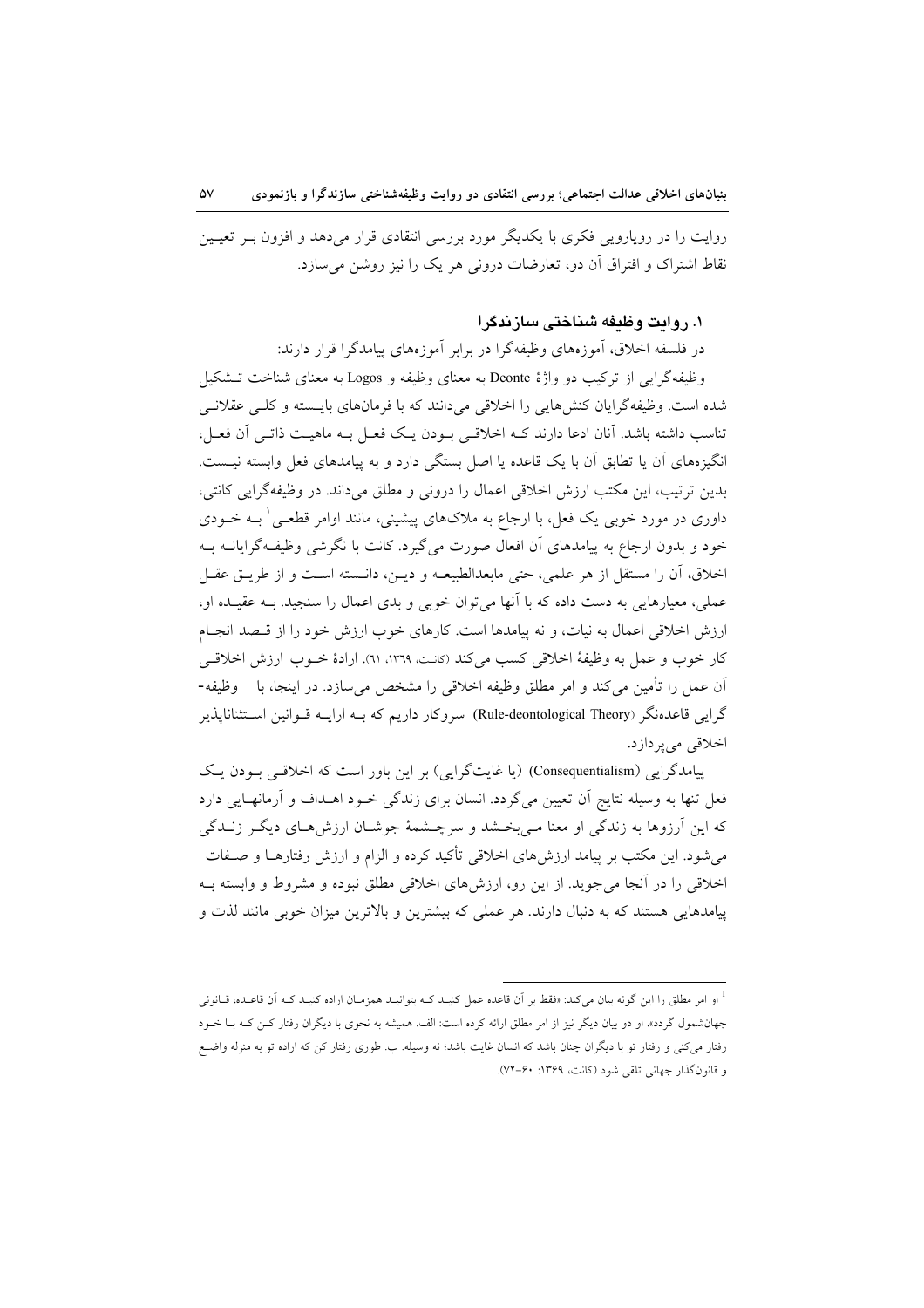سعادت را به همراه آورد، به لحاظ اخلاقی خوب و بایسته دانسته می شود (فرانکنـ) ۱۳۸۳: ٤٥-٤٧؛ و يالمبر، ١٣٨٨: ١٩١).

به طور کلی، نظریههای پیامدگرا به فایدهگرایی و کمالگرایی ٰ تقسیم می شوند: پیامدگرایان در تعیین نوع غایتی که داوریهای اخلاقی را تعیین می کند، با یکدیگر اختلاف نظر دارنـد. در فايدهگرايي بنتامي (Jermey Bentham) (Bentham, 1789) تنها لـذت يـك غايـت خـوب دانـسته می شود و غایت فعل اخلاقی «بیشترین خیر برای بیشترین تعداد از انسانها» به شمار می آید. بر این اساس، شرط اخلاقی بودن یک عمل، منشأ خیر قرار گرفتن (و به بیان دیگر، سود و فایــده داشتن) برای بیشترین تعداد از افراد تلقی می شود. فایدهگرایسی از ایــن رو پیامــدگرا بــه شــمار میآید که بر حسب نتایج یا آثار یک عمل، دربارهٔ اخلاقی بودن آن قضاوت مـیکنـد و نیــز بــه ارزش مطلق و ذاتي افعال اخلاقي معتقد نيست. البته فارغ از لذات كمي، جـان اسـتوارت ميـل (John Stuart Mill) شاخص های کیفی را برای محاسبهٔ سود و لـذت پـیش نهـاد کـرده و مـثلاً لذتهای روح را برتر و گرامیتر از لذتهای جسمانی میدانـد (بکـر،۱۳۸۱ : ۱٤۸). بـه عقیـده او، می توان مقولاتی نظیر عشق، آگاهی، دوستی و زیبایی را نیـز در شـمار لـذات عـالی و کیفـی دانست و برای نهادینهسازی آنها در میان بیشترین افراد جامعه کوشش کرد (برای تفکیک فایدهگرایی به روایت میل از فایدهگرایسی بـه روایـت بنتـام، ر.ک: میـل، ۱۳۸۸؛ تومـاس، ۱۳۸۰؛ و گـری، ۱۳۷۹). در کمـال گر ایـمی (Perfectionism) (فضيلت گرايي (Virtue ethics) يا مكتب تحقيق نفس (Selfrealizationism) ) غايت نهايي انسان، رشد كامل نفس يا كمال أن دانسته مي شود. در اين فرض، ارزش رفتارهاي اخلاقی از تأثیری که در رابطه با فضایل و شکل گیری منش و شخصیت اخلاقی دارند، دنبـال مے گے دد.

راولز در *نظریهای در باب عدالت،* اصل عدالت به مثابه انصاف خود را یک آموزه وظیفهگرا توصيف مي كند و آن را در نقطه مقابل غايتمندي فايده گرا مي داند (Rawls 1971: 30). فزون تر، مفهوم سازندگرایی راولزی نیز از کانت و ابتنای اخلاق بر اراده و خواست انسان در نگرش او اتخاذ شده است. در این معنا، کانت شناخت را محدود به «قدرت خرد» می داند و بر این باور است که هر آن چه از راه تجربه به دست نمی آید، حاصـل فعالیـت و سـازندگی ذهـن انـسان می باشد. بدین سان، مقولههای کانت که از هر گونه تجربهای مستقل هستند، به شـکل پیـشینی

<sup>۔&</sup>lt;br>البته تقسیم بندی ثلاثے نیز در بیان مکاتب اخلاقی ارایه شده است. در این تقسیم بندی، کمالگرایی از پیامـدگرایی تفکیـک شده و به طور مستقل در کنار دو مکتب دیگر قرار گرفته است. تعیین جایگاه دقیق نظریه امر الهے , Divine Command) (Theory نیز محل بحث و گفت و گو است؛ زیرا این نظریه، از یک سو، بر ضرورت انجام وظیفه و تکلیف افراد در جهـان هستی تاکید میکند، و از دگر سو، فقط اراده الهی را ملاک تعیین صواب یا خطای فعل میداند. در این دیدگاه، اخلاقی بودن یک فعل به هیچ یک از پیامدها، طبیعت ذاتی و انگیزههای فعل بستگی ندارد، بلکه تنها مطابقت آن با اراده الهی اهمیت دارد.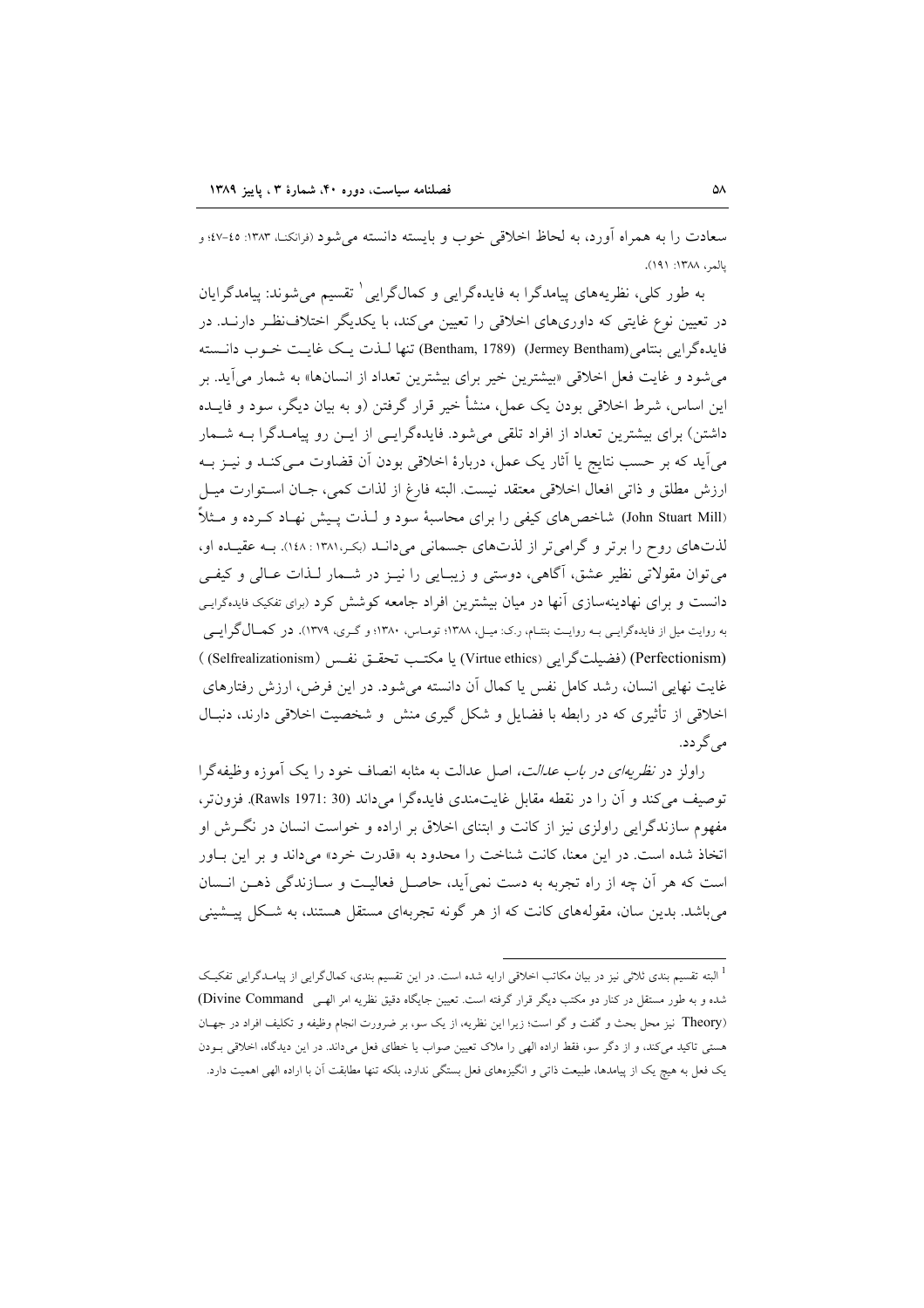(A priori) شرط لازم را برای شناخت فراهم میکنند. ٰ راولـز نیـز از ایــن روش پیــروی کــرده است. او هر یک از شهروندان را عامل اخلاقی مستقلی می داند که در جریان توافق با یک دیگر، اصول همکاری اجتماعی را تعیین میکنند. اصول عدالت را نیـز مـشارکت کننـدگان در رونـد گفت و گو ایجاد –و نه بازنمایی- میکنند. به گفته راولـز، «افـراد مـشارکت جـو در همکـاری اجتماعي، در يک اقدام مشترک با هم اصولي را انتخاب مي کنند که بناست حقـوق و وظـايف اساسی را معین کند ... هر شخصی باید با واکنش عاقلانه تعیین کند که چه چیزی خیر او ... را تشكيل مي دهد (Rawls 1971: 11).

نقطه آغاز برای او مفهوم «خیرهای نخستین» است. راولـز خیرهـای اجتمـاعی نخـستین را شامل «دستههای وسیعی چون حقوق و آزادیهـا، فرصـتهـا و قــدرتهـا، درآمـد و ثـروت» می داند (92 :Rawls 1971) . و د ر جای دیگر، این خیرها را به «آزادی، فرصت، درآمد و ثروت و بالاتر از همه، شرافت نفس) تعریـف مـیکنـد (Rawls 1971: 433). ویژگـی مهـم خیرهـای نخستین آن است که این خیرها، بر خلاف سایر مفاهیم خیـر، کـاملاً بـیطـرف|نــد. راولــز بــا استخراج مفهوم حق از خيرهاى نخستين و ايجاد تمـايز ميـان دو مفهـوم حـق و خيـر، مفهـوم نخست را مقدم میدارد. به نظر راولز، «ما باید... ارتبـاط میـان حـق و خیـر را کـه آمـوزههـای غايتگرا مطرح كردهاند، وارونه سازيم و حـق را مقـدم بـدانيم» (Rawls 1971: 560). در اينجـا تقدم حق بر خیر، دو معنا و کاربرد متفاوت دارد: نخست آنکه حقوق فردی بـر خیـر همگــانی تقدم و برتری دارد و دوم آنکه اصول عدالتی که پایه و اساس این حقوق فردی است، ربطی به برداشتهای افراد از خیرهای اجتماعی و زندگی نیک ندارد<sup>۲</sup> (ساندل ۱۳۷٤: ۱۰-۱۱).

بر اساس آموزه عدالت به مثابه انصاف، چنانچه افـراد در وضـعیت اولیـه از اهـداف خـود

در نظریههای متاخرتر، تلاش جهت تحمیل نوعی ملاک پیشین برای معناداری در مورد زبان مورد انتقاد قرار گرفته و بـه معنـایی  $^1$ که واژهای چون عدالت، ممکن است در گفتمانها، متنها و جوامع متفاوت داشته باشد، توجه شده است. ایـن امـر بـه معنـای روی گردانی از تلاش برای تثبیت معنای ماتقدم است (برای نمونه ر.ک؛ Walzer 1983)

۲. به نظر مکاینتایر، این امر مستلزم آن است که داوریهای اخلاقی را صرفاً ابراز ترجیحات دل،بخواهی و سلیقههای شخصی .<br>تلقی نماییم و هیچ دلیلی برای توجیه آنها ارائه نکنیم. فرد غایات و اهداف خود را آزادانه انتخاب کرده است؛ پس حرکت در مسیر آن غایات و اهداف یا تغییر آن غایات و اهداف نیز به اراده و انتخاب ارادی، آزاد و دل $بخواهانه او بر مـی گــردد. و هـیچ$ راهي وجود ندارد تا اين حركت و تغيير مسير را به لحاظ عقلاني توجيه نماييم (MacIntyre 1981:23,31-32). گسترش این گونه انتقادها به شکل گیری مکتب فکری جماعتگرایی به عنوان منتقدان جدی لیبرالیسم، به ویژه لیبرالیسم «سیاسی» یـا «حداقل» منجر شده است. به نظر آنـان، در جهـان كنـونى مـا نيازمنـد يـك فلـسفه عمـومى جديـد هـستيم كـه قـادر باشـد افراط گريهاي خود را تصحيح نمايد (Moon 1998: 551-52).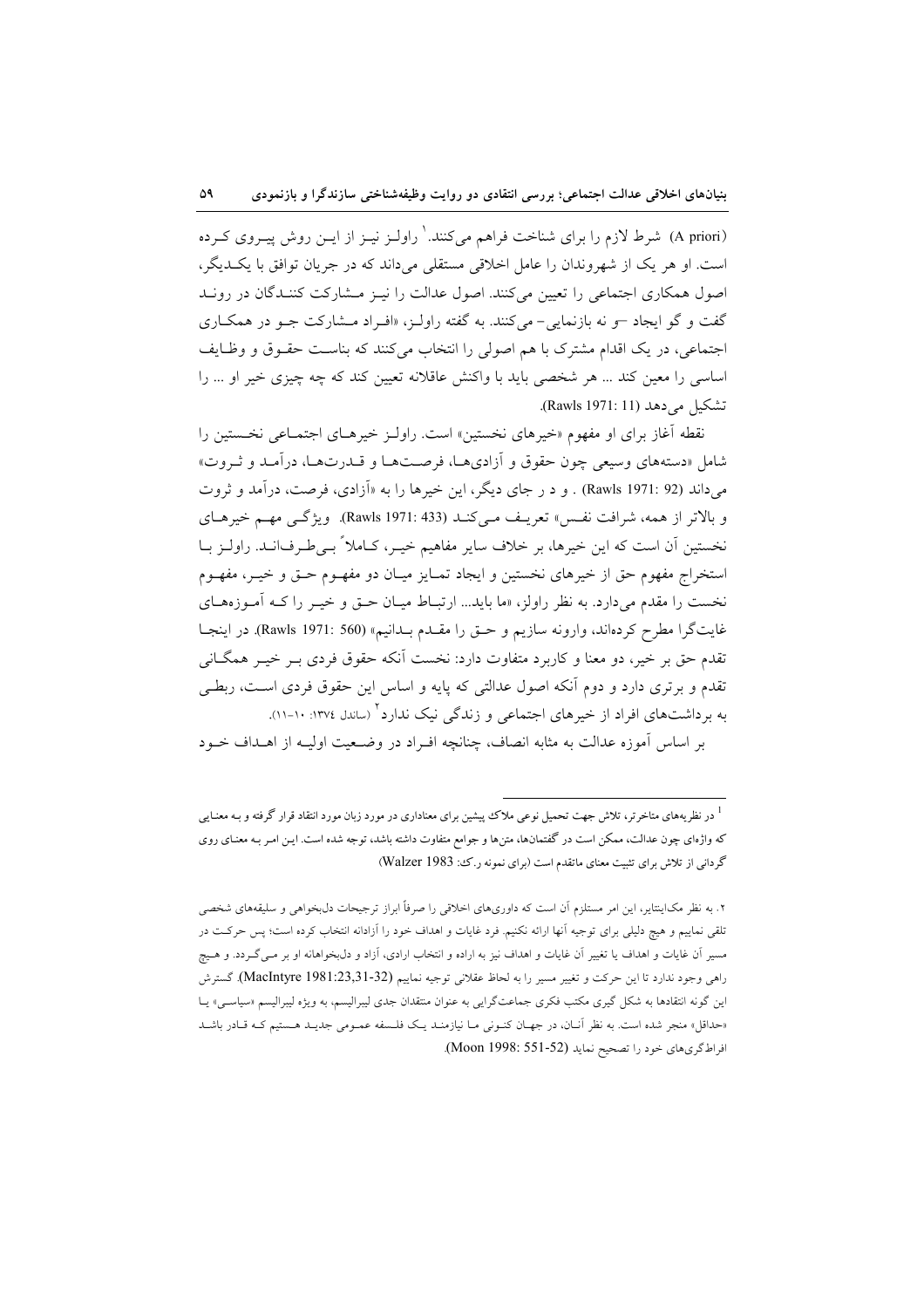اطلاع زیادی داشته باشند، اصل آزادی برابر را می پذیرند و نابرابریهای اقتـصادی و اجتمــاعی را به نابرابریهایی که به نفع همگان باشد، محدود خواهند سـاخت. از ایــزرو، آنــان از همــان ابتدا برداشت خود را از خیر، سازگار با اصول عدالت تصویر می کننـد یـا دسـتکـم تـلاش می نمایند تا با آن اصول در تعارض نباشد. این امر بیـانگر محـدودیتهـایی اسـت کـه اصـول عدالت بر هدفها، آرزوها و برنامههای زندگی افراد اعمال مـیکنـد (Rawls 1971: 30-31). بـر این اساس، اصول عدالت، آزادی برابر را بـرای همـه افـراد ثابـت مـیکنـد و تنهـا گونـهای از نابرابریهای اقتصادی و اجتماعی مجاز است که به نفع همه افراد باشد. به نظر راولز:

در عدالت به مثابه انصاف، تمایلات و خواستهای افراد، هـر چـه باشـند، امـری معـین و قطعی در نظر گرفته نمی شوند که آنها در پی تحقق بخشیدن بدانها به بهترین شکل باشتند؛ بلکه اصول عدالت که حد و مرزهایی را مشخص می سازند که نظام هساف هسای انسانی بایید محترم بشمارند، از همان آغاز، خواستها و آرزوهای فرد را محدود می سازند. می تیوان گفت که در علىالت به مثابه انصاف، مفهوم حق بر مفهوم خير مقلىم است (Rawls 1971:31).

با وجود این، راولز در *لیبرالیسم سیاسی* به گونهای دیگر، از عدالت به مثابه انـصاف سـخن می گوید. او در این اثر، از دو نوع ارزشهای سیاسی برای سـاختار سیاسـی سـخن مـی گویـد: ارزش های عدالت سیاسی و ارزش های خرد همگانی (Rawls, 1993: 64). از دید راولز، عــدالت به مثابه انصاف تنها یک نمونه از مفهوم سیاسی لیبرال است و مـضمون دقیــق اَن بــی چــون و چرایی چنین نگرشی نیست (226 :Rawls, 1993). راولـز در لیبرالیـسم سیاسـی اصـرار دارد تـا عدالت به مثابه انصاف که در آموزههای اخلاقی فراگیر ریشه دارد، بیشتر به عنوان یـک مفهــوم سیاسی درک شود. دلیل این امر را می توان در سه ویژگی متمایز مفهوم سیاسی عدالت دانست: ... تدوین شده تا صرفاً برای ساختارهای اساسی جامعه، شامل نهادهای سیاسی، اجتماعی و

اقتصادی عمده آن، به مثابه برنامهای یکنواخت برای همکاری اجتماعی به کـار رود؛ ... مـستقل از هر آموزه مذهبی یا فلسفی فراگیر و گسترده تـر نمـایش داده شـود؛ و ... بـه حـسب عقایـله بنیادینی توضیح داده شود که در فرهنگ سیاسی عمومی جامعه دموکراتیک بـه طـور تلـویحی يذير فته شده است (Rawls, 1993: 223).

عدالت به مثابه انصاف بنا نیست همه حوزهها را شامل گردد، عدالت را در همـه حـوزههـا تبیین نماید و چگونگی سازمان یابی عادلانه همـه نهادهـا را ترسـیم کنـد. ایـن اصـل نهادهـای اساسی جامعـه را در بخـشهـای سیاسـی، اجتمـاعی و اقتـصادی دربرمـیEگیـرد و از ورود در نهادهای دیگر چون کلیساها، دانشگاهها و بیمارستانهـا، یعنـی نهادهـایی کـه بـه سـاختارهای اساسی جامعه تعلق ندارند، و اظهارنظر در مورد چگونگی توزیع خیرها در ایــن نهادهــا پرهیــز دارد. با این وجود، محدودیتهای عدالت به مثابه انصاف، چون آزادی وجدان در ایـن نهادهـا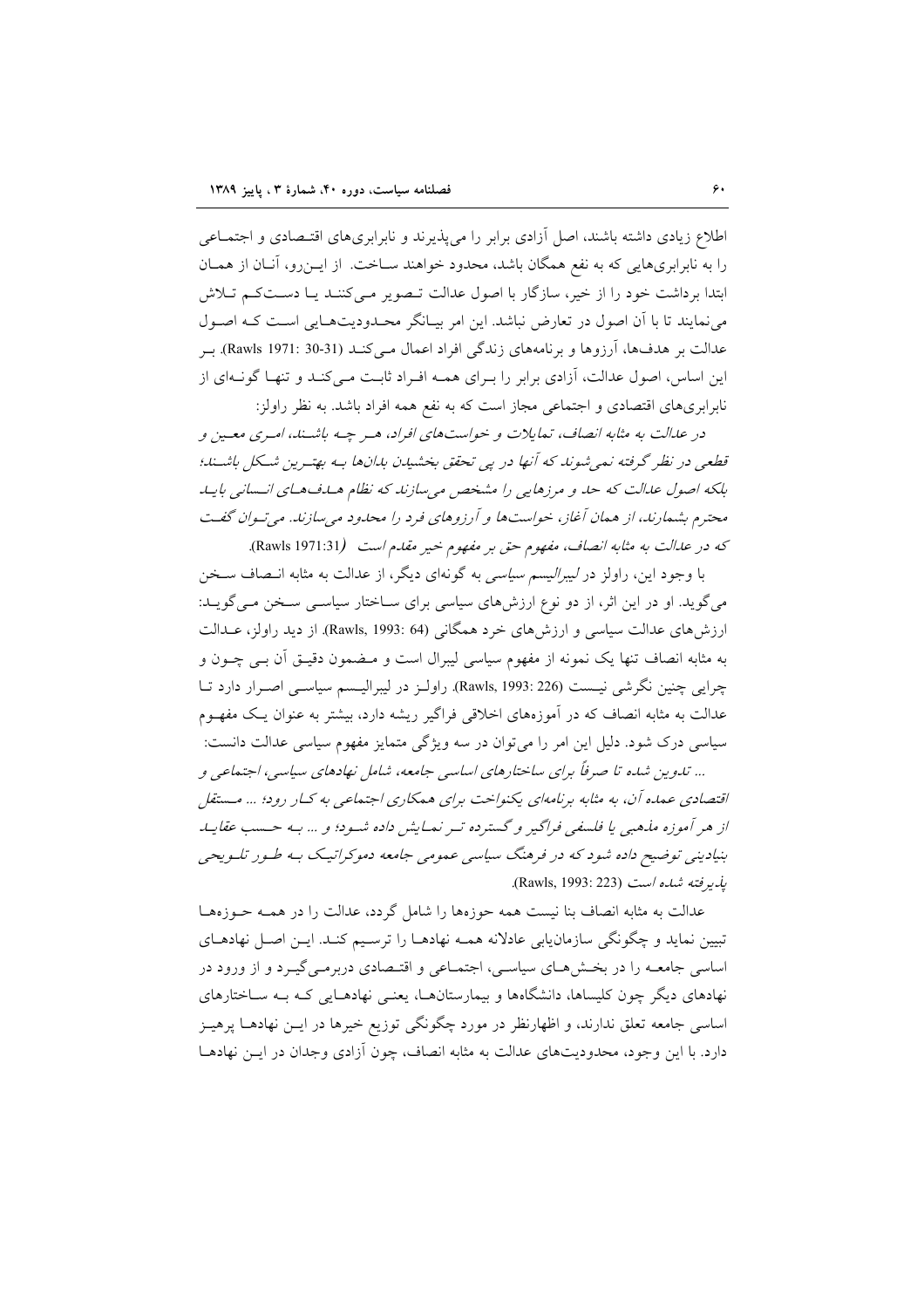نیز لازم الاجراست. در این جا، این اصل یک آموزه اخلاقی فراگیر به شمار نمی آیــد کــه حتــی زندگی خصوصی افراد را نیز در برگیرد. روشن است کـه ایــن برداشــت بــا آن چــه راولــز در نظر ب*دای در باب عدالت* ارایه کرده، متفاوت است. عدالت بـه مثابـه انـصاف ارایـهگـر طرحـی عادلانه برای همکاری بین شهروندان آزاد و براب ددر سـاختار اساســی جامعــه اسـت Rawls, (26-25 :1993. بر اين اساس، مي توان مفهوم ليبرالي شهروندان آزاد و برابـر را بـدون توجـه بـه آرمان اخلاقی یا فلسفی فراگیر در برداشت وظیفهگرایی کانتی یا غایتانگاری فایدهگرا مطـرح كرد و به طور عقلاني، به دنبال ايجاد عالى ترين نظم اجتماعي حركت كرد.

به واقع ضرورت دارد روشن گردد که چه چیـزی راولـز را بـه سـمت اصـرار بـر ماهیـت سیاسی، و نه اخلاقی، نظریه خود سوق داده است. بـه عقیـده او، «ایـن تغییـر بـه نوبـه خـود، بسیاری تغییرات دیگر را نیز تحمیل میکند» (Rawls, 1993: xvii). دلیـل علاقـه محافظـهکارانـه راولز به مفهوم سیاسی در پذیرش همگانی آن برای اعضای جامعه پلـورال نهفتـه اسـت. او بـه دنبال مفهومی از عدالت است که بتواند برای همه اعضای جامعهای که انواع نگرشهای فراگیر متعارض را مورد تایید قرار میدهنـد، قابـل پـذیرش باشـد؛ زیـرا جوامـع دموکراتیـک مـدرن گونههای متنوعی از آموزههای مذهبی، فلسفی و اخلاقی فراگیـر ناسـازگار، و بـا وجـود ایــن، عقلایی را در برخواهند داشت.

این امر یک وضعیت تاریخی نیست که احتمالاً از بین برود، بلکه «پیامـد هنجـاری کـاربرد خرد انسان در چهارچوب نهادهای آزاد رژیم دموکراتیک قانونی است» (Rawls, 1993: xvi) این واقعيت پلوراليسم عقلايي است. اين پلوراليسم صرفاً نتيجه منافع فردى و طبقاتي يــا تمــايلات افراد نیست. داوریهای ما از کل جریان تجربه اخلاقی فردی ما تاثیر پذیرفتـه اسـت. بـر ایـن اساس، پیامد اجتنابناپذیر کارکرد درست خرد و داوری انسانی در چهـارچوب نهادهـای آزاد، حمایت از تکثر آموزههای فراگیر عقلایی است. بدین ترتیب، طـرح منـصفانه همکـاری بـین شهروندان آزاد و برابـر کـه از وضـعیت اولیـه الگـوبرداری شـده، عقیـده بنیـادی مـشترکی را پایهگذاری میکند که میتواند به رغم واقعیت پلورالیــسم عقلایــی و تعهــد اعــضاء جامعــه بــه آموزههای فراگیر متعارض و قیاس ناپذیر برای همگان توجیه شود. ایــن مفهــوم از عــدالت، بــا توسل به «خرد عمومي» توجيه مي شود و مي تواند براي شـهرونداني كـه در زنـدگي هـاي غيـر سیاسی و خصوصی خود، به عقاید اخلاقی، مذهبی و فلسفی کاملاً متفاوتی متعهد هستند، قابل یذیرش باشد. در این فرض، لازم است ساختارها و ترتیبات اساسی جامعه بـرای همـه اعـضا، بدون توجه به مفاهيم فراگير قابل توجيه باشند. اين خرد عمومي با انـواع ديگــر خــرد تفــاوت دارد. محدودیتهای تحمیلی هر یک نیز متفاوت است. مباحثـات در کلیـساها، دانــشگاههــا و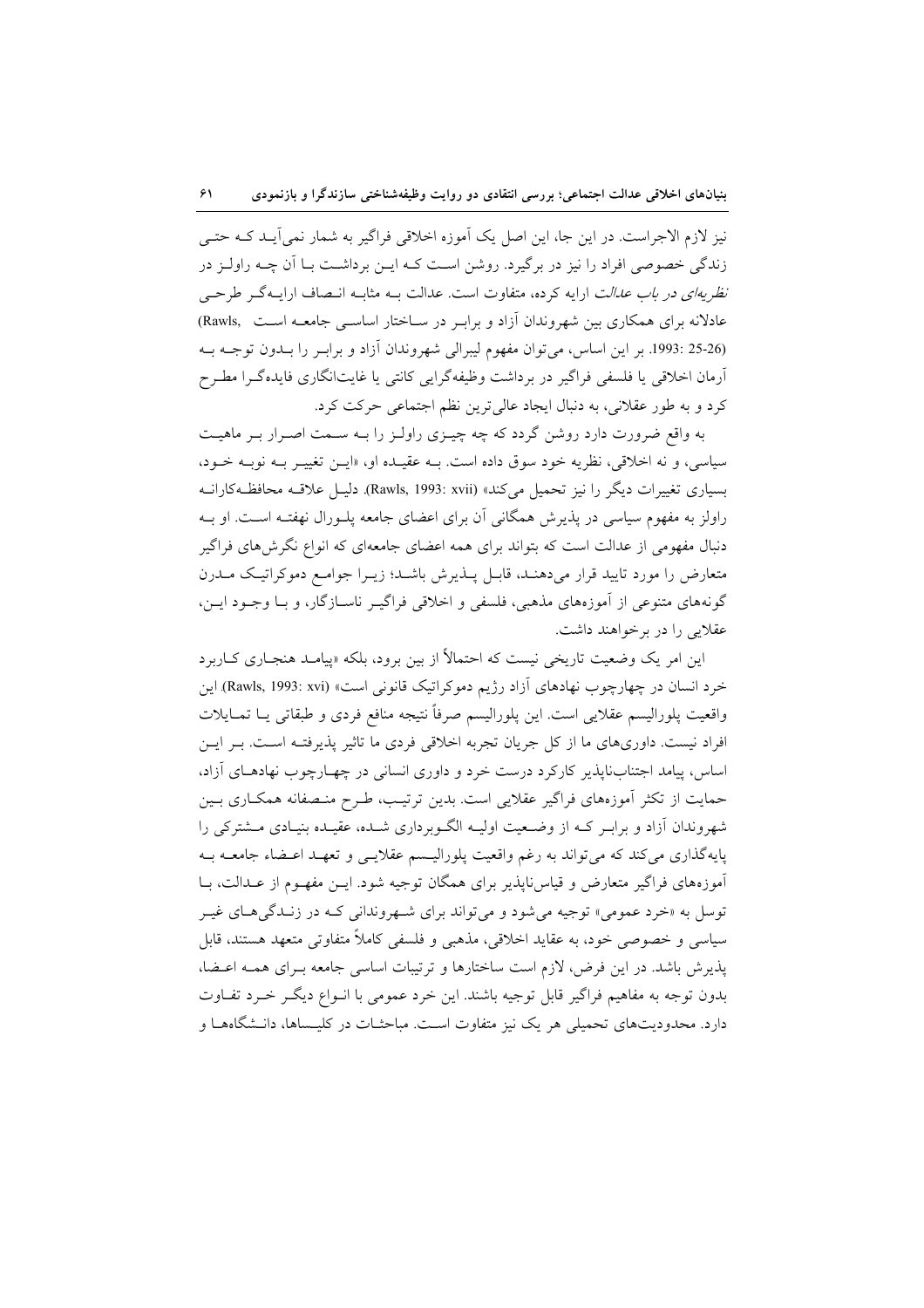خانوادهها، محدودیتهای بسیار متفاوتی از محدودیتهای تحمیلـی بـه وسـیله خـرد عمـومی خواهند داشت (Mulhall and Swift 1996:171-179).

### ٢.روايت وظيفه شناختي بازنمودي

اگر نقطه آغاز برای راولز در بنیانهای اخلاقی عدالت اجتماعی، مفهوم حق بـود و عــدالت در پیوند با آن معنا پیدا می کرد، مطهری نیز بحث خود را بر حقـوق طبیعـی و فطـری متمرکـز میکند و مفهوم عدالت را در جایگاهی رفیع می نشاند. مطهری معتقد است که زندگی اجتماعی راه منحصر به فرد شکوفاسازی استعدادهای انسانی و به فعلیت رساندن آن است، اما مجموعـه استعدادهایی که برای تکامل جامعه انسانی لازم است، در افراد مختلف ظهور می یابد، نه در هر فرد خاص. برای خلقت، تکامل نوع مهمّ است که آن هم از راه شکفته شدن همه اسـتعدادهای انسانی است (مطهری، ١٣٦٦، ج٢: ٩٣). با وجود این، مطهری مـدنیت بـالطبع را بـه دلیـل غفلـت از نقشی که غریزه دینی و قوه ایمان به طـور تکـوینی در ایجـاد اجتمـاع دارد، مـورد انکـار قـرار می دهد؛ زیرا «لادینی تشکیلات اجتماعی را از هم می پاشاند» (مطهری، ١٣٦٦، ج۲: ١٥٦-١٥٧). و بدین ترتیب، او طبیعی بودن زندگی اجتماعی را در پیوند با فطرت انـسانی و اسـتعدادهای نهفتـه در آن معنا مي كند.

مطهري به صراحت، دو نظريه «قراردادي و انتخابي بودن» و يا «اضطراري و تحميلي بودن» زندگی اجتماعی را نفی می کند (مطهری، ١٣٨٦، ج٢: ٣٣٣؛ و مطهری، ١٣٧٢: ٣١٥). در نظريه انتخابی، افراد به سبب بهرهبرداری بهتر از موهبتهای حقیقی به زندگی اجتماعی تن در میدهند. این نظریـه زندگی اجتماعی را مخالف با طبیعت انسان میداند و زندگی اجتمـاعی را بـر اسـاس قـرارداد می پذیرد (مطهری، ۱۳۸۱، ج ۳: ۱۱۰). در مقابل، مطهری معتقد است که

اجتماعی بودن انسان، در متن خلقت و آفرینش او پی ریزی شده است و انسان هـا از نظـر امکانات و استعدادها یکسان و همانند آفریده نشدهاند که اگر چنین آفریده شده بودند، هیرکس همان را داشت که دیگری دارد و همان را فاقد بود که دیگری فاقد است و طبعاً نیاز متقابلی و پیوندی و خدمت متبادلی در کار نبود. خداوند انسانها را از نظر استعداد و امکانات جسمی و روحيي و عقلي و عاطفي، مختلف و متفاوت آفريده است... و به ايــز وســيله، زنــدگـي بــه هــم پیوستهٔاجتماعی را فراهم نموده است؛ لذا زندگی اجتماعی ِ انسان، امری طبیعی است، نه صـرفاً قراردادی و انتخابی و نه اضطراری و تحمیلی (مطهری، ۱۳۷۲: ۳۱۵-۳۱۷).

و چون زندگی اجتماعی، غایت طبیعی حیات انسان است، پس همانگونه کـه «فـرد» دارای حقوق طبیعی و فطری است، «جامعه» نیز دارای حقوق طبیعی و فطری مـیباشـد (مطهـری، ۱۳۸۵. ج۳. ۲۷) . بدین ترتیب، او با پذیرش حق طبیعی و فطری که منشا آن جامعه و قرارداد افـراد در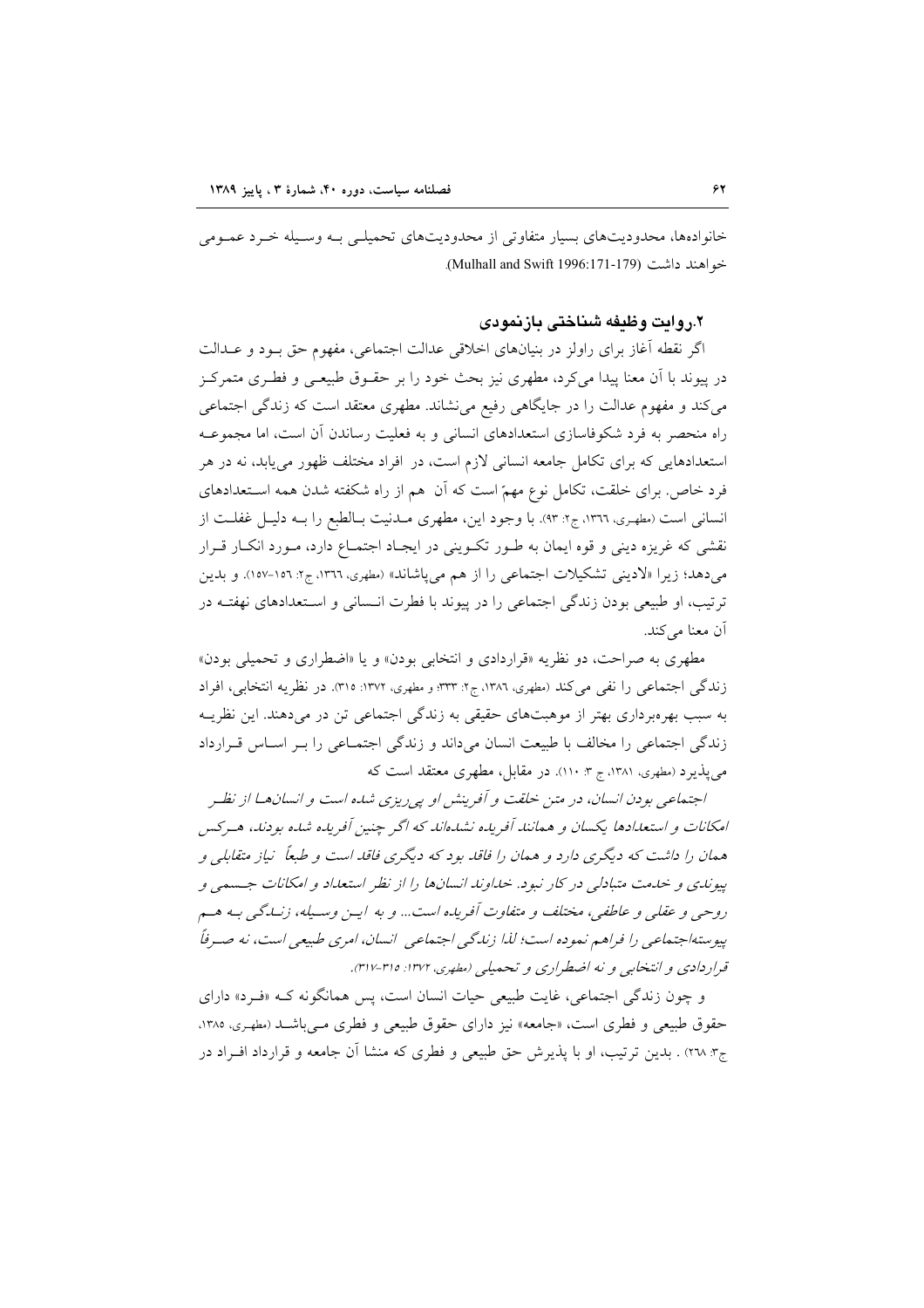جامعه نیست، بلکه در ذات انسان ریشه دارد، یک گام جلوتر می نهد و جامعـه را نیـز از ایـن حق بهرهمند می شمرد؛ زیرا مطهری به طور همزمان، برای فرد و جامعــه هویـت مــستقل قایــل است. به گفته او: «درست است که جامعه از افراد تشکیل مـی شـود و دارای وجـدان و اراده و خواست مستقل افراد است كه بر افراد اعمال مى كند، ولى استقلال نسبى افراد محفوظ است. افراد انسانی، یعنی روح فردی در مقابل جامعه، یعنی روحی جمعی مجبور و مسلوبالاختیـار نیست» (مطهری، ١٣٦٣: ٣٣٢). بر این اسـاس، جامعــه ماننــد فـرد، روح و حیـات دارد و ایــن روح جمعی بر تمام اعضای آن حاکم است. البته او این روح واحد را روح کل میداند، نه روح کلی (مطهري، ١٣٦٣: ١١١).

او فرايند تكوين جامعه را اين گونه توضيح مي دهد:

افراد انسان که هر کلام با سرمایهای فطری و سرمایه اکتـسابی از طبیعـت وارد زنـلگی اجتماعي مي شوند، روحاً در پکديگر ادغام مي شوند و هويت روحـي جديـدي – کـه از آن بـه روح جمعي تعبير مي شود – مي يابند. اين تركيب خود يك نوع تركيب طبيعـي مخـصوص بـه خود است که برای آن شبیه و نظیری نمی توان یافت ... در ترکیب جامعه و فرد، ترکیب ترکیب واقعی است، زیرا تاثیر و تاثر و فعل و انفعالی واقعی رخ می دهد و اجـزای مرکـب کـه همـان افراد اجتماعند، هويت و صورت جديدي مي يابند، اما به هيچ وجه كثرت تبديل به وحسات نعي شود (مطهري،١٣٧٢: ١٨ - ١٩)

به گفته وي: «توازن اجتماع به اين است كه حقوق همه افراد رعايت بشود؛ حقَّ اجتماع هم رعايت بشود … و عدالت بر پايه حقوق واقعي و فطري استوار است؛ يعني هم فرد حق دارد و هم اجتماع» (مطهري، ١٣٨٥: ج١، ٣٢٧\_ ٣٢٨).

از منظر دیگر، اگر راولز مفهوم حق قراردادی خود را در تقابل با نفع طلبی تصویر می کـرد، مطهری نیز شکل دیگری از آن را با عنوان «اضطراری و تحمیلی بودن» زندگی اجتماعی هدف قرار میدهد. بنابر نظریه اضطراری، انسان به حسب طبع اولی خود مایل است که آزاد باشـد و به قید و بندی که لازمه زندگی اجتماعی است محصور نشود، اما به حکم تجربه دریافته است كه به تنهايي قادر به ادامه زندگي خود نيست و لذا بالاجبار به محدوديت زندگي اجتماعي تـن داده است؛ او این نظریه طباطبایی را صرفاً در باره طبیعت مـادی و سـفلی انـسان صـحیح مـی داند، و اعتقاد دارد که انسان دارای دو طبیعت است (طباطبایی، ۱۳۸۵: ۲۴٤-۲۳۷؛ و مطهری، ۱۳۸۶، ج۲: ۲۷۳). به گفته او، این عقیده

... در باره طبیعت علوی انسان به هیچ وجه صادق نیست، لهذا صحیح نیست که عبادت انسان که رابطه او با خداست، همیشه جنبه استخدامی داشته باشد، عبادت سیاسگزارانه و یا عاشقانه این طور نیست، حتبی رابطه مادر و فرزند هم آن گونـه نیـست. مـادر از فرزنـد لـذت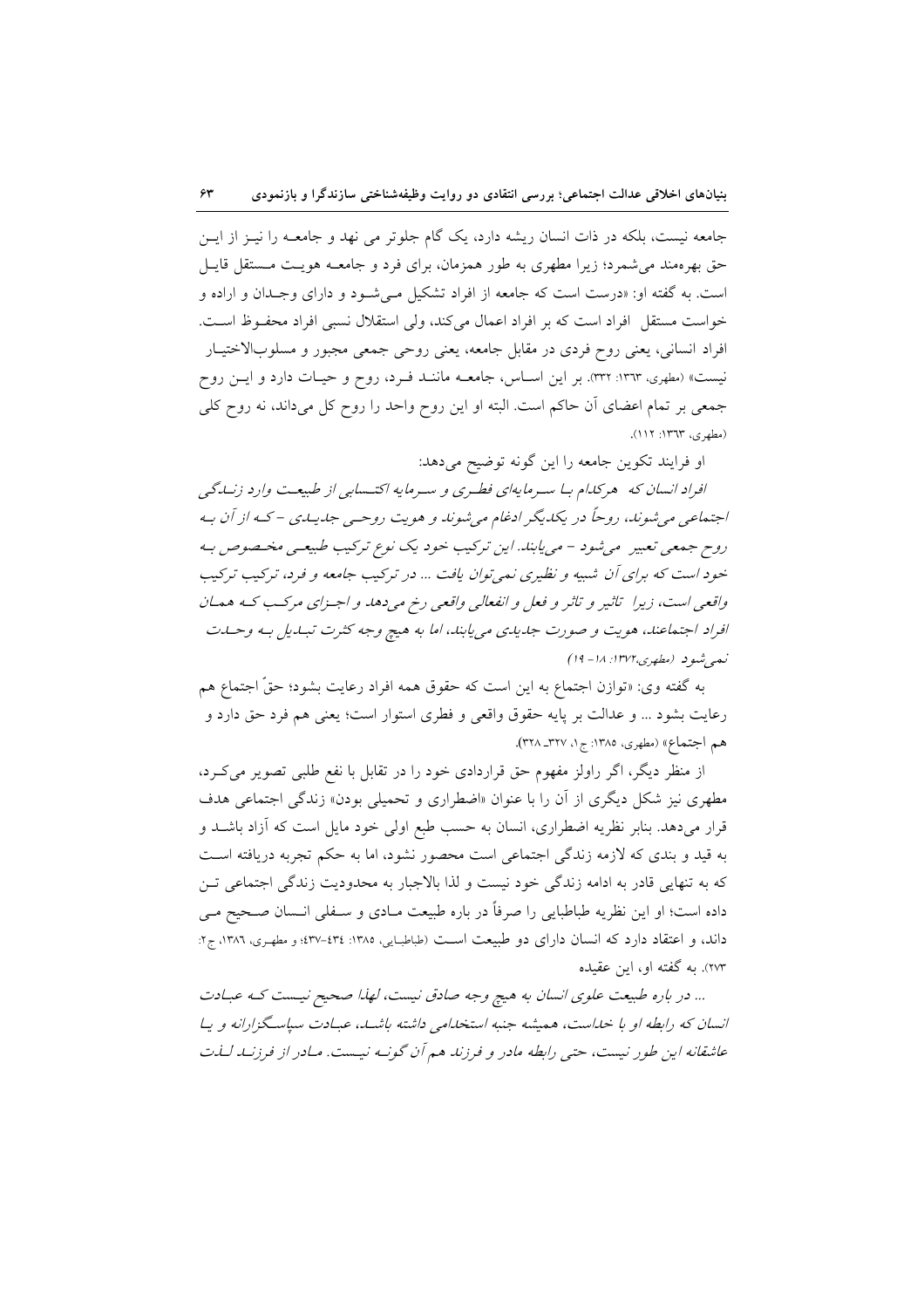می برد ولی فرزند برای او هدف است نه وسیله. مادر برای لذت خودش کار نمی کند... خلاصه می تواند طالب خیر و فضیلت و ارزش باشد، از آن جهت که خیر و فیضیلت و ارزش) پاییه و ریشه کمال بودن آنها برای جوهر نفس است و انسان آن کمالها را برای خود می خواهد؛ یعنسی به نوعبي عاشقانه آنها را مي خواهد ... (مطهري، ١٣٨٦، ج ٤٢٦: ٤٢٧).

بدين ترتيب، مطهري ارزش هايي چون عدالت را، نه به سودجويي هـاي حيـواني، بلكـه بـه فضیلتطلبیهای انسانی مستند میسازد. به عقیده او، اگـر سـودجویی بـه طبیعـت اولـی بـشر مربوط است، عدالت نیز در طبیعت اولی او ریشه دارد، با این تفاوت که آن از طبیعت سفلی و این از طبیعت علوی، مایه می گیرد و لذا هر گز عدالت را تابعی از سودجویی نمی توان شــمرد و ارزش آن را در حد «اضطرار به قبول سود دیگران» نمی توان فرو کاست. به نظر او،

عدالت و سایر ارزش های اخلاقی، همه اموری هستند کـه طبیعـت از نظـر مـصالح نـوع و کهال نوع، به سوی آنها می شتابد و برای رسیدن به آنها، از طریق فعل اختیاری، علاقه بـه ایـن امور را در نفس همه افراد به وجود آورده و به موجب آن علاقه، بایدها و نبایـدها بـه صـورت يک سلسله احکام انشايي کلي در نفس به وجود مي آيد... چـرا (راسـل و مـشابه وي، علامـه طباطبایی) در بررسی میل ها و گرایش های بشری، به «من دوست دارم» به عنوان یک فرد ک فقط به منافع مادی و جسمانی خود توجه دارم، توجه کرده است، اما به «من دوست دارم» به عنوان آنکه کرامت روح خود را احساس میکنم و یا به مصالح نوع میاندیشم، توجـه نکـرده /ست (مطهری، ۱۳۸٦، ج۱۳: ۷۲۵).

او در پاسخ به این پرسش که «چرا حتما قانون باید عادلانه باشد؟» ، پیش از آن که به سراغ تبيين نقش عدالت در تحكيم روابط اجتماعي و رشد و اعتلاى ملت برود، مي گويد:

اولا از این نظر که عدالت مطابق فطرت و عقل سلیم است؛ یعنی وجدان هر انسانی – و لو آن كه عملا خودش تحت تاثير مطامع، ظالم باشد – عدالت را خوب و ظلم را بد مي داند. ظلم سبب رنج است، هم بر مظلوم و هم بر ظالم. بر مظلوم که واضح است، بر ظالم از آن جهت که بالاخره وجلان انسانی دارد و از اینکه بر خلاف مسیر تکاملی حیات قلم برمیدارد رنج می برد. خلبان هيروشيما الان در تيمارستان است (مطهري، ١٣٨٥، ج٦: ٢٦٥) .

مطهری معتقد است که عدالت، اجرای حق است و این اقـدام اجرایـی، هـر چنـد فعـالیتی ارادی و اختیاری است، ولی حق، ریشه در طبیعت و فطرت دارد و از این جـا بـه ایـن نتیجـه می رسد که بالذات حقی و ذی حقی و عدالتی وجود دارد و شـارع دسـتورهای خـود را موافـق آنها تنظیم کرده است (مطهری، ۱۳۸۵، ج۱: ۲۰۳٬۲۱٦)، و چون او به فطرت انـسان نظـر خــوش(بینانــه دارد، معتقد است که قاعده «لا ضرر» ارجاع به «فطرت» در زمینــه حقــوق فطـری دارد (مطهـری، ١٣٨٥، ج٣: ٢٥٢). او اين حقوق فطري را كاملاً عقلاني مي داند: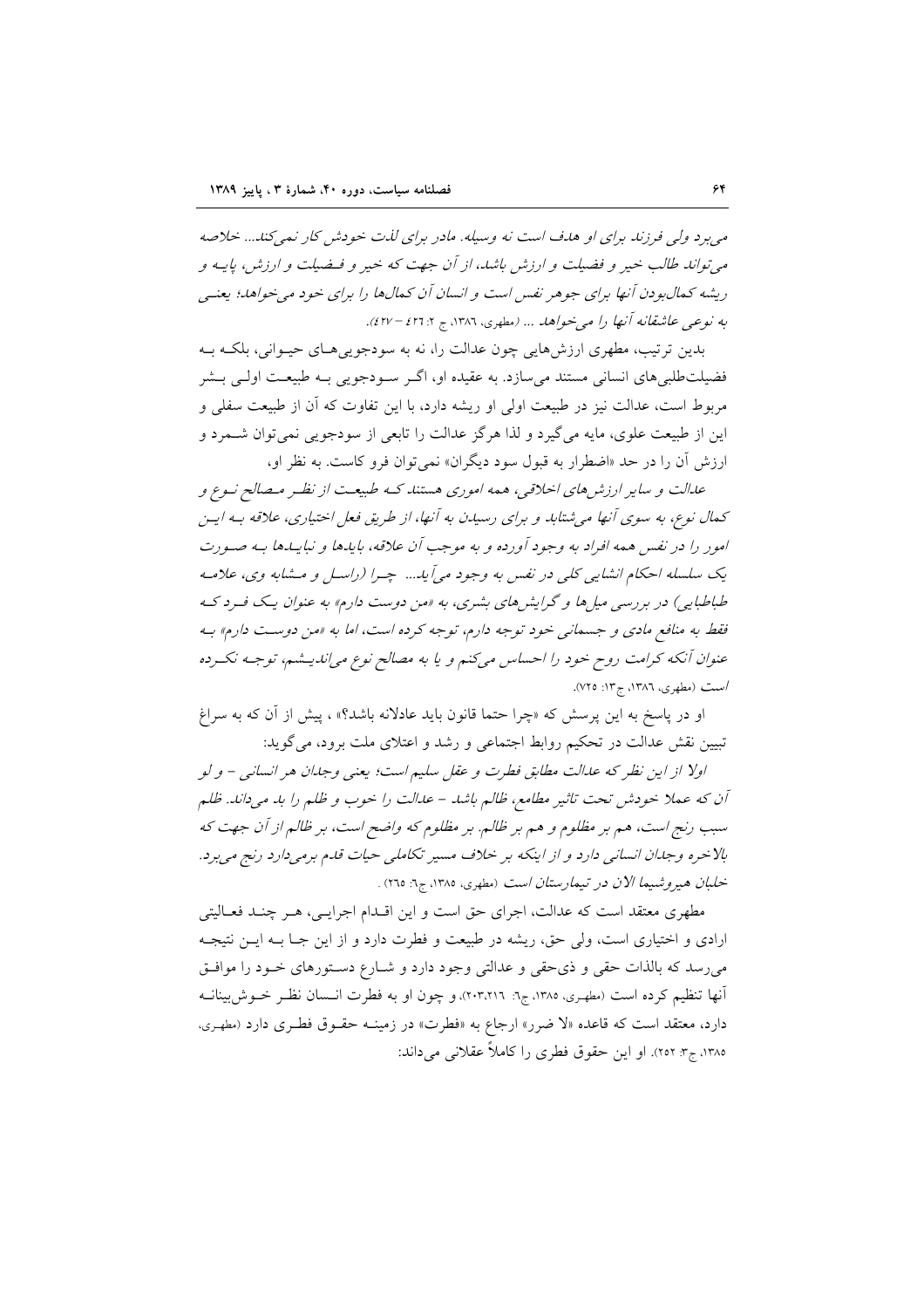در حقيقت نظريّه حقوق فطري را بايد نظريّه حقوق عقلي نام نهاد؛ زيرا فقبط مطباق ايس نظر په است که می توان به قضایای بدیهی عقلی و اصول متعارفه در باب حتی قابیل شید. و در نتيجه مي توان علم حقوق را يک علم عقلي و فلسفه -ولو فلسفه عملي نظير اخلاق - دانست؛ امًا با انكار حقوق فطري، علم حقوق يك علم وضعي است نظير علم فقه (مطهري، ١٣٨٥، ج٣: ٢٥٥). دفاع مطهري از طبيعت و فطرت بـشر بـا كمـالگرايـي و جـست و جـوي عـدالت پيونـد

می خورد:

آیا در نهاد بشر تمایل به عدالت هست؟ بـشر یـک چیزهـایی را بـه حکـم نهـاد و فطـرت خودش می خواهد، یعنی هیچ دلیلی جز ساختمان جسمی و روحی اش ندارد؛ مثلا در نهاد هسر انسانبي اين قوه قرار داده شده است كه وقتبي در مقابل زيبايي قرار مي گيرد، تحسين مي كند، اين دیگر نمی خواهد قانون برایش وضع کنند یا یک زوری بر انسان اعمال شود. آیا میل به عدالت، ولو انسان خودش منفعتبي نداشته باشد، جزو مطلوبهاي بشر است و در نهـاد اوسـت؟ اكثـر فیلسوفان اروپا معتقاناند در نهاد بشر، چنین نیرویی نیست و افکار همین فیلسوفان است که دنیا را در نهایت امر به آتش کشیده است. البته عدهای از آنها میگویند، بـشر آرزوی عـدالت نبایـد داشته باشد و عدهای دیگر میگویند باید دنبال عدالت رفت، ولی نه بـه خـاطر اینکـه عـدالت مطلوب ماست، بلکه به خاطر این که منافع فرد در عدالت جمع است... ولی همـه اینهـا نـوعی بدبینی به طبیعت و فطرت بشر است. اگر می بینی بشریت امروز از عدالت گریزان است، هنـوز به مرحله كمال نرسيده است. در نهاد بشر عدالت هست، اگر بشر خوب تربيت بـشود، واقعـا علىالت جمع را بر منفعت فرد خودش ترجيح مى دهد. افرادى عادل و عدالتخواه بودهاند كه بـر خلاف منافع فردی خودشان، عدالت، هدف و آرزویشان بوده است، بلکه خودشان را فساای علىالت كردهانك. بشير دورههاي آينده هم چنين خواهد بود ... (مطهري، ١٣٨٦، ج١٨، ١٥٥–١٥٩).

مطهری منشاء حقوق طبیعی و فطری را سامان دادن به استعدادهای انسانی در مسیر کمال مے رداند:

از نظر ما، حقوق طبیعی و فطری از آنجا پیدا شده که دستگاه خلقت با روشن بینی و توجّه به هدف، موجودات را به سوی کمالاتی که استعداد آنها را در وجود آنها نهفته است، سوق مه دهد. هر استعداد طبیعه ، مینای یک «حقّ طبیعه » است و یک «سند طبیعه » بیرای آن به شمار مي آيد؛ مثلاً فرزند انسان، حقّ درس خواندن و مدرسه رفتن دارد؛ امّا بچه گوسفند چنين حقّی ندارد. چرا؟ برای این که استعداد درس خواندن و دانا شدن ٍ در فرزند انسان هست؛ امّا در گوسفند نیست. دستگاه خلقت این سند طلبکاری را در وجـود انـسان قـرار داده و در وجـود گوسفند قرار نداده است. همچنین است حقّ فکر کردن و رأی دادن و اراده آزاد داشتن (مطهری،  $(101.797, 19.77)$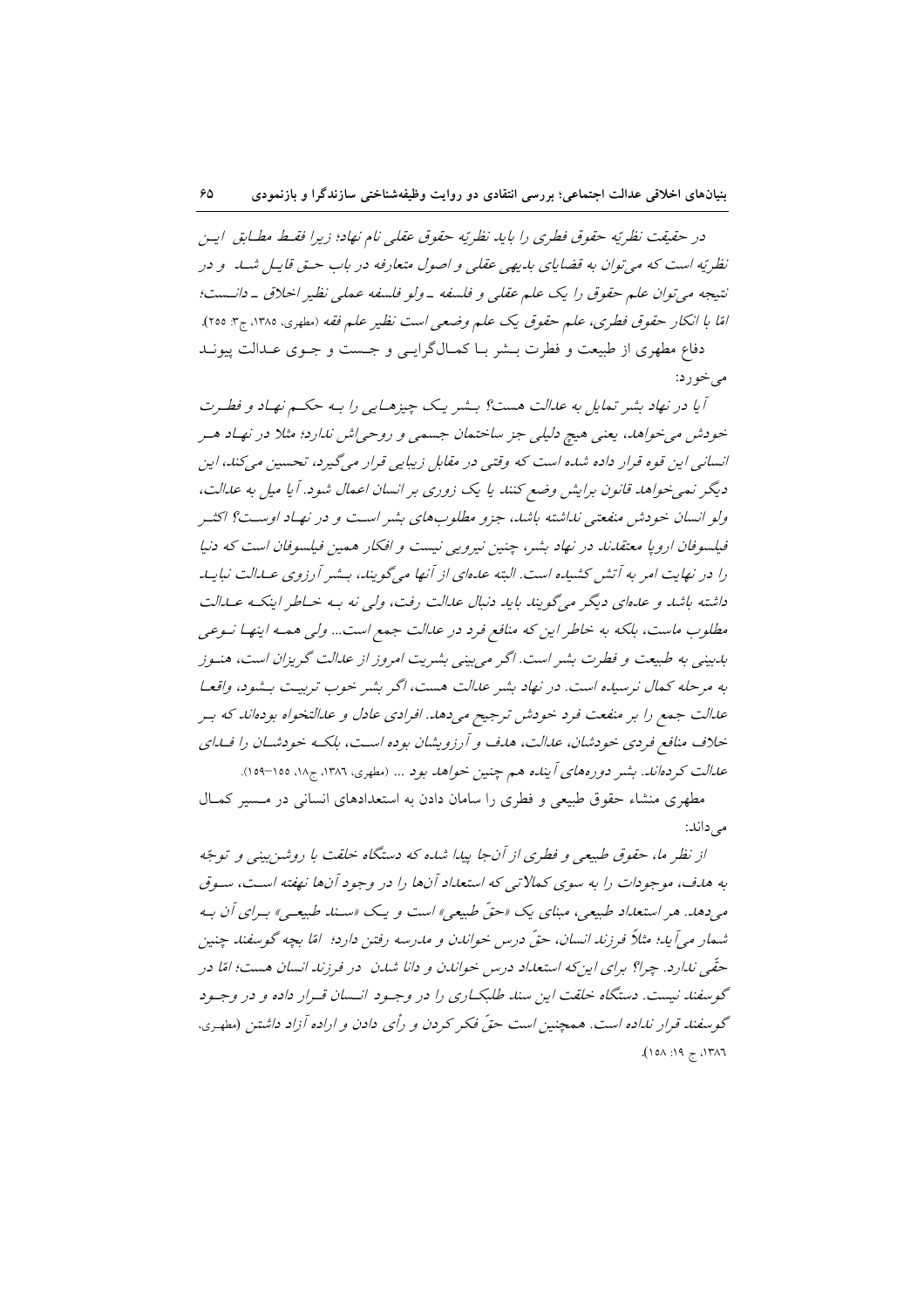به طور فشرده، دیدگاه مطهری از یک سو به دلیل تقدمی که به تفک عقلانبی مبی بخشد، دین را مبتنی بر اخلاق می داند از دگر سو به این دلیل که آمادگی ندارد تا به بازنگری در اصول بنیادین و حتی غیر بنیادین دین دست بزند و به شکل کلامی، در مقام توجیه عقلانی هر آنچـه که ادعای تعارض در آن شده، بر می آید، آن را در جایگاهی برتر می نشاند. او می خواهـد میـان وظیفهگرایی و پیامدگرایی (غایتگرایی) پلی بزند و توام با نگاه کمـالگرایانــه بــه آمـوزههـای دینی، بنیانهای وظیفهشناختی آن را نیز استخراج کند. این امر به معنای پذیرش دیدگاه ترکیبے نیست، بلکه باور به نتایج یکسان در پیمودن هر دو راه است. این فرض تصور جـدایی ایــن دو را از یکدیگر کاملاً منتفی می داند.

### ۳. دررسی انتقادی

بـه لحـاظ ماهيـت و منـشاى ارزش هـاى اخلاقـى مـى تـوان در ديـدگاه راولـز و مطهـرى نزدیکیهای فراوان مشاهده کرد. به افزون بر ردیابی منشای ایـن ارزش۵هـا در حقـوق اولیـه و نخستین انسانی، این دو اندیشمند در دو نقطـه دیگـر نیــز اشــتراک دارنــد: اول آن کــه هــر دو پذیرش حقوق اولیه و عدالت بر آمده از آن را فعالیتی عقلانی و دستاورد عقل سلیم و وجـدان میدانند. و دوم آن که هر دو از حقوق طبیعی سخن میگویند. اما راولز سر منـشا ایـن حقـوق طبیعی را قرارداد میان انسانها و تشخیص همگانی آنان به مطلوبیت و ارجحیت ایـن حقـوق میداند و مطهری سرمنشا آن را فطرت علوی انسان و نهاد او میداند. در مفهوم اخیر انسان در بدو تولد واجد این حقوق شمرده میشود. این حقوق مطلق، بدون شرط و استثناناپذیر خواهـد بود. به عقیده مطهری،

اگر علىالت امر نسبي باشد، در هر جامعهاي به صورت خاصّي خواهد بود؛ يعنيي مـا هـيچ دستور مطلقی که مطابق با عدالت باشد، نخواهیم داشت. هر جامعهای هر گونه عمل کنــد، بـه عدالت عمل کرده است. لازمه نسبیّت عدالت این است که هیچ دستور ثابت و جاویدی وجـود نداشته باشد؛ برای مثال هیچگاه نمی توان گفت که حقوق انسان ها بایـد رعایـت شـود. بـرای انسانها می توان حقوق عام و جهانشمول که همان حقوق بشیر باشد وضع کرد و هر که مطابق آن عمل كند به عدالت رفتار كرده و هر كه خلاف آن عمل كند، ظلم كرده است (مطهري، ١٣٨٦،  $(10V)$ 

اما بسی جای تاسف است که مطهری دایره شمول و مصادیق این حقوق و رابطـه آن را بــا حقوق موضوعه در شريعت روشن نمي سازد.

اگر راولز مفهوم حق و عدالت را به مثابه اصول بنیادی اولویت می بخشد و آن را توامان از ملاحظات فایدهگرایانه اتکای به فهم خاص از خیر جدا می سازد، مطهری هم بـا مـدنی بـالطبع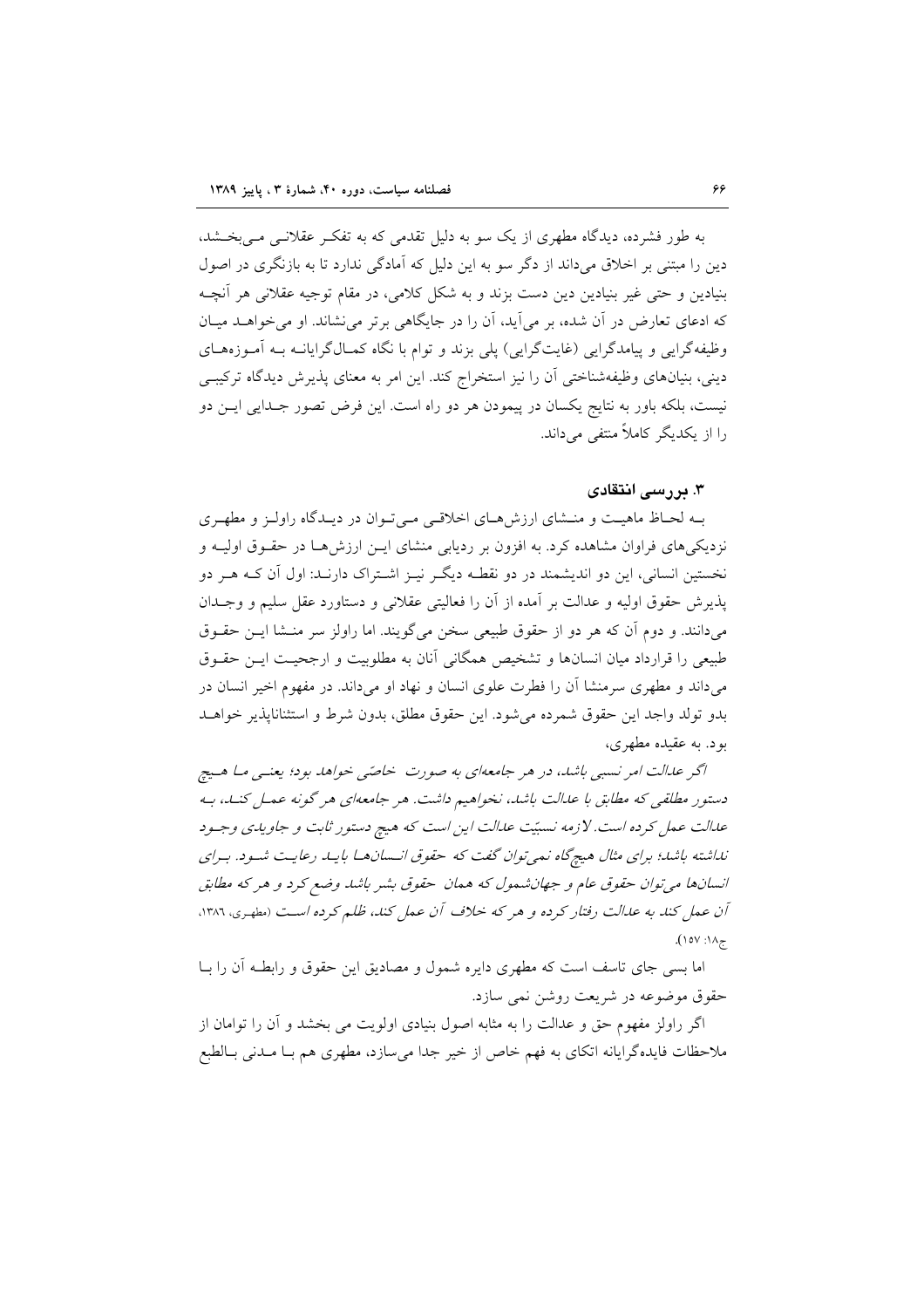دانستن انسان و تعیین ریشه مدنیت و رفتارهای عادلانه در طبیعت علوی انسان در صدد است تا بنیان و جوهر اصلی زندگی اجتماعی انسان را آشکار سازد. لازم به ذکر است کـه راولـز بــا پذیرش حقوق طبیعی و اصل عدالت آزادیهای اساسی را برای همه افراد به ارمغان مـی آورد، اما مطهری استلزام منطقی اصل تاسیسی خود را ادامه نمیدهد و بی درنگ بـا اتخـاذ موضـعی سنتی آن را در راستای دستورات شارع می داند. این امر بنیانگرایسی خردپـذیر مطهـری را بـه ارزش،های خاص و محلی فرو میکاهد. بدین سان، گرچه نقطه آغاز بـرای مطهـری عقلانیـت بنیانگرا و جهانشمول است، امـا رابطـه ایــن عقلانیـت بـا مفـاهیم خیـر او بـه گونـهای کـه جهان شمولی آن مفاهیم را به اثبات برساند، دنبال نشده است.

در این ارتباط، می توان گفت که مطهری به رغم تقدم بخشیدن حـق بـر خیـر در مباحـث نظری و فلسفی محض، هیچ گاه نتوانسته است استلزامات منطقی دیدگاه خود را دنبال کنـد و مهم تر، بدان پایبند باشد. بر این اساس مشکل تنها این نیست که وی برای مفاهیم و مناسبات عادلانه اجتماعی و سیاسی که ضرورتاً لازم است بـر مفــاهیم تثبیــت یافتــه خیــر اجتمــاعی در اندیشه و عمل دینی تقدم یابند، به تعیین مصادیق عمل نپرداخته است، بلکه فزون تر، این پیش فرض است که خیرهای اجتماعی– آنگاه که به واقع ریشه در ذخایر ناب و اصیل داشته باشــد– بی تردید با مفهوم حق و عدالت اجتماعی در یک راستا قرار دارد. ایـن امـر اگـر بـازنگری در مفاهیم خیر و بازسازی آنها را بر اساس اصول بنیانی و جهانشمول ممکـن سـازد، مـیتوانـد تقدم حق به خیر را به اثبات برساند، اما تلاش برای توجیهپذیری این مفاهیم با اصـول اساسـی حق و عدالت، به واقع اولویت بخشیدن به خیرهای اجتماعی را بر حقوق –بدون اّن کــه بــدان تصریح شود- نمایان می سازد. این مساله تفـاوت جـدی میـان ایـن دو نگـاه فلـسفی را نــشان میدهد. همچنین، می توان مطهری را با راولز همرای دانست؛ آن جا که عدالت بـه مثابـه یـک حق غیر قابل چانهزنی دانسته می شود و انسان به رغم آن که خود منفعتی از ناحیه آن نـدارد – و بالاتر آن چنان که هم راولز و هم مطهری میگویند، اگر منفعت شخصی او در تعارض با آن باشد <sup>—</sup> آن را مبنایی برای زندگی اجتماعی خود قرار میدهد. در این فـرض، هـر دو فیلـسوف عدالت را بر پايه «مفهوم حق» استوار كرده و معتقدند كه بر پايه حق مـسلم و اجتنــاب ناپــذير بشر، عدالت مطلوب او دانسته می شود. با وجود این، اوج مفهوم کامل و واقعی اولویت عدالت بر سودپرستی در این جا آشکار میگردد که مطهری پذیرش عدالت را نه از آن رو میداند ک منافع نوع بشر با عدالت در سازگاری کامل قرار دارد و پیداست در مفهـوم مخـالف نیــز حتــی زمانی که منافع نوع بشر نیز با رویگردانی از عدالت سـازگار باشـد، نمـیتوان از ایـن ارزش دست کشید. این دیدگاه میتواند انتقاد مهمی بر راولز شمرده شود، زیرا پیشتر گذشت که بنابر باور وی، نابرابریهای اقتصادی و اجتماعی که به نفع همگان باشد، اسـتثنایی بـر اصـل آزادی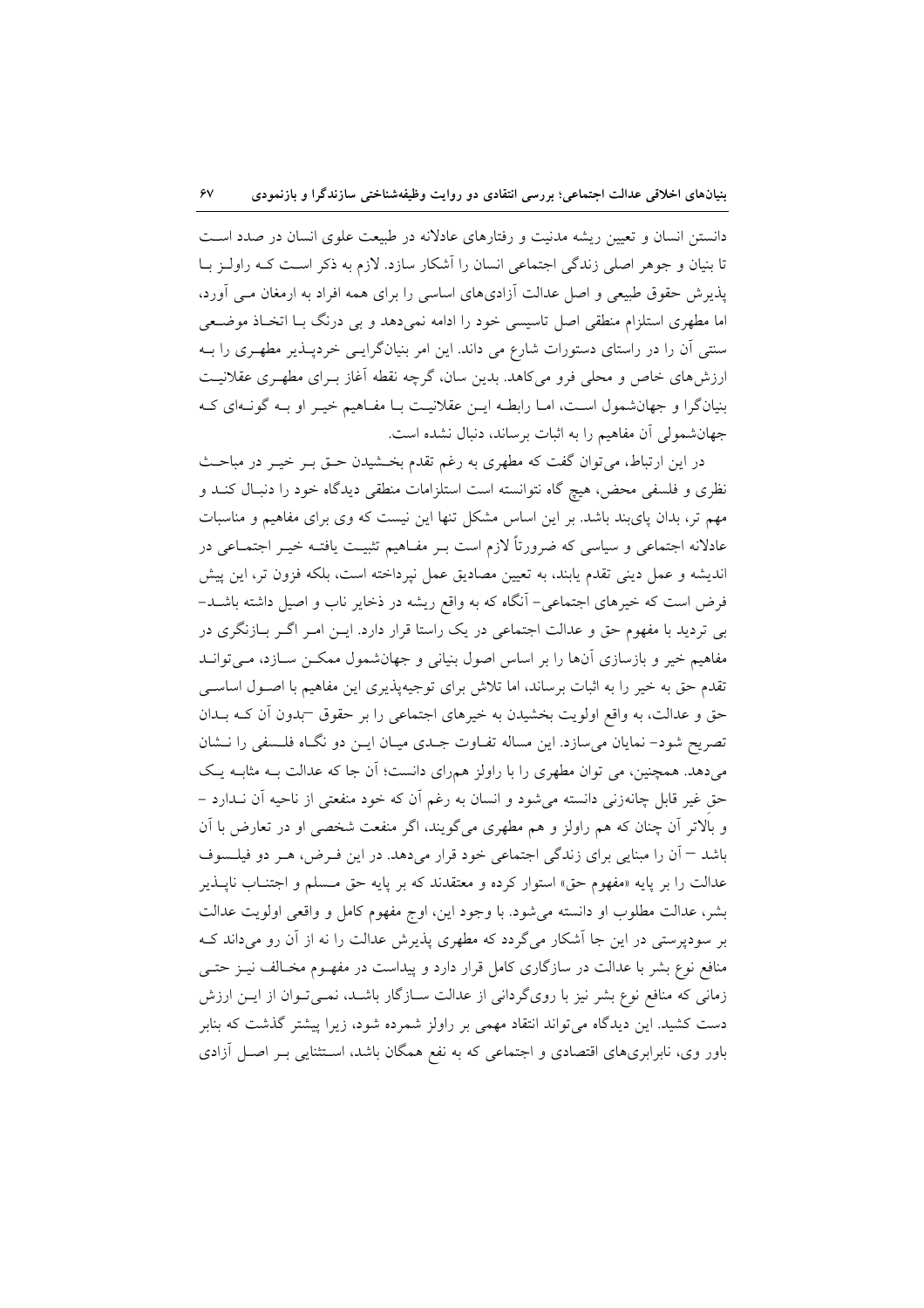برابر شمرده می شود و با آموزه عدالت به مثابه انصاف تنافی نخواهد داشت. در این جــا راولــز با نادیده انگاشتن اولویت حق و تقدم عدالت، به دیدگاه سنتی لیبرال&ا مبنی بر سـودپرسـتی  $-$ دست کم در زمانی که به نفع همگان باشد- بازگشته است. بــدین ترتیـب در بهتـرین حالـت، مي توان ديدگاه راولز را به آموزه لذت يا سود نوعي بــشر در نظريــه جــان اســتوارت ميــل ( John Stuart Mill ) بر گرداند. در این جا، این اصل و ارزش هـای تـشکیل دهنـده جامعـه، رفـاه عمومی را به حداکثر میرسانند و جدا از نفع فردی، بـا پیگیــری نفــع همگــانی حاصــل جمــع سعادت افراد افزايش مي يابد. بدين سان، مفهوم سعادت همه افراد اولويت اساسي پيدا مي كنـد و به مثابه بنيان اصلي جامعه و ارزشهاي اخلاقي آن مطرح مي شود (ميل ١٣٦٣: ٤٦-٤٧). در حـالـي که خود راولز تصریح میکند که اگر لازم است زندگی خود را بر پایه تعقل استوار سازیم، باید سمت و سوی آن و یا هدف غالب در آن مشخص باشد. در این معنا، لذت و سود بیـشتر تنهـا هدف غالب يا همان خير ذاتي خواهد بود (5-554 :Rawls 1971). ريشه اين انتقاد را مي توان در قراردادی بودن عدالت نزد راولز و طبیعی بودن آن نزد مطهری دانست. اگر هــر دو مفهــومی از عدالت را در کانون بحثهای خود قرار دادهاند که به باور آنان، باید بنیـانگـرا و جهـانشـمول باشد، «نفع همگان» آوردگاهی برای میزان پایبندی به ادعاهای هـر یـک از ایـن دو اندیـشمند است.

هر دو فلسفه اخلاق حقگرای راولز و مطهری، بر بنیانهـای اخلاقـی جهـانشـمول تاکیـد می کنند. این بنیانها در همه انسانها مشترک بوده و تخلف ناپذیر تلقی می شوند. به رغم آن که توافق گرايي با هر گونه بنيانگرايي - و از اين ناحيه، با ادعاي جهانشمولي - در نظريه اخلاقي در تعارض است، اما خود راولز اصرار دارد که این توافق فارغ از دلبستگیها، علایق و مفـاهیم خاص افراد از خیر در وضعیت اولیه صورت مـی&ـرد و بـه شناسـایی حقـوق اساسـی منجـر می شود. این امر بدان معناست که با فرض پذیرش استدلال راولز، جهـان شــمولگرایــی جـزء لاینفک نظریه حق قراردادی راولز به شمار می آید. در شرح سندل، «خود»های مستقل و آزاد با بهرهگیری از اصول عدالت مفاهیم خیر را برای سـامان بخـشیدن بــه زنــدگی جمعــی بــر پایــه اولویت حق ایجاد می نمایند. این کنشگران اخلاقی در جهانی بی هدف و غایت آزادند تا جامعه خود را بر اساس اصول پیشینی عدالت بنیان نهنـد. و بـدین ترتیـب، جامعـه آرمـانی و واجـد ارزش های جهانشمول صرفاً با بهرهگیـری از اراده محـض و عمـل سـازندگی پدیـد مـی آیـد (Sandel 1982:176-78). در این ویژگی، مطهری نیز به دلیل تاکید بر خصلت ثابت انسانی و حق فطري، با راولز هم داستان شده و بنيانگرايي نظام ارزش هاي اخلاقي خود را به جهـانشــمولي ييشيني وكشفى پيوند مىزند.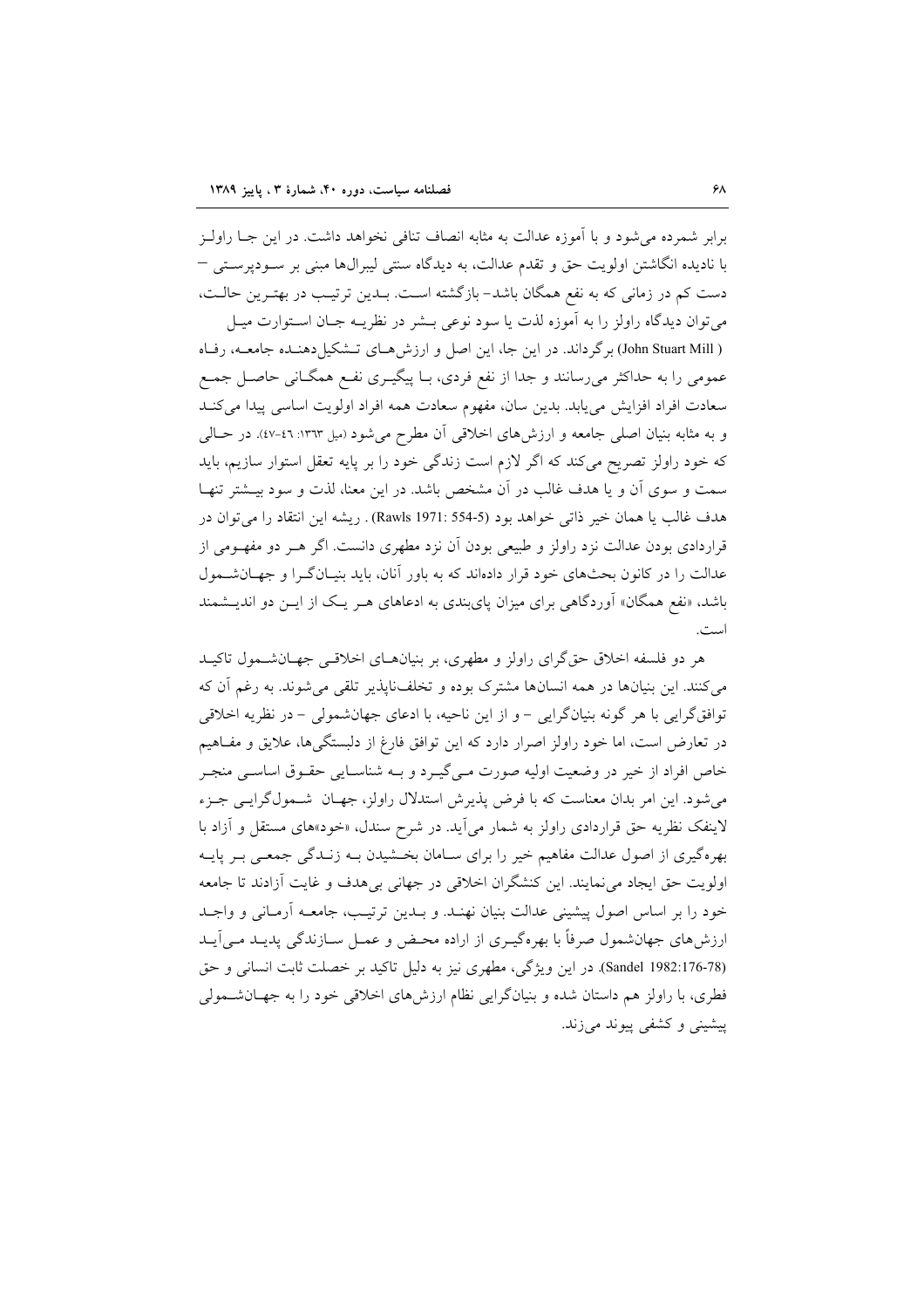اگر راولز با ارایــه خــودِ آزاد و رهــا هــر گونــه غایتمنــدی و وابــستگی فــرد را بــه شــرایط اجتماعی، فرهنگی و تاریخی نفی می کند، اما خیرهای نخستین او که از مفهوم عدالت استخراج می شود و در حقوق اساسی تبلور می یابـد، شـائبه از پـیش تعیـینکننـدگی را بـه ذهـن متبـادر می سازد و چه بسا به مفهوم سازندگرایی او خدشه وارد سازد. با وجود این، چه بسا بتوان برای پاسخ، از این اصل بنیادین در نظریه راولز بهره گرفت که در فرایند عقلانی گزینش ارزش هـای اخلاقی برتر، همه کنش گران اخلاقی به نتایج یکسان اخلاقی خواهند رسید.

اما مطهری از پیش تعیین شدگی آن غایات را در راستای هدف آفـرینش و همـسو بـا نظـام ارزشی دینی تصویر میکند. او معتقد است که جز با پذیرش اصـل غائیّـت نمـیتوان حقـوق فطری را پذیرفت. این که جهان خلقت دارای غایت است و هر موجودی بـرای هـدفی خـاص آفریده شده می تواند مبنای حقوق فطری باشد (یادداشتهای استاد، ج۳. ۲۳۸). گرچــه ایــن اندیــشمند درصدد است تا یک نظام اخلاقی جـایگزین نیـز ارایـه نمایـد، امـا دلبـستگی فـزونiتـر او بـه ارزشهای دینی، موجب می شود تا اجزای این نظام اخلاقی جدید به شکل خودبنیـاد تاسـیس نگردد. به هر ترتیب، این نگاه غایتانگارانه در ارزشهای اخلاقی و حقـوق بـشر بـر خـلاف ادعای بنیانگرایانه و جهانشمول آن، شیوه خاصبی از زنـدگی را بـر سـایر شـیوههـا اولویـت مي بخشد و نمي تواند نسبت به همه غايات بي طرف باشد.

در جامعه بسامان و عادلانه راولزی، شهروندان اصول یکسان و مشترک را در باب حــق بــه طور آگاهانه و انتخابی پذیرفتهاند و بدین سان، داوریهای اخلاقی آنان به دور از برداشتهای متفاوت از خیر صورت میگیرد. به همین ترتیب، خصلت و طبیعت برتـر انـسانی نیــز مبنـایی برای حل و فصل دعاوی متعارض افراد در اختیار می نهد که بر پایه حق مسلم و اجتنابناپــذیر بشر استوار شده است و اولویتهای متفاوت را در زندگی دنبال مـیکننـد. امـا وظیفـهشناسـی مطهری با نزدیک شدن به نگاه غایتانگارانه، از پیش تعیـینشــدگی اهــداف و دلبـستگی۵هــا و جست و جوی ارزشهای اخلاقی را مسلم و اجتنابناپذیر تلقی میکند که باید بـه ناچـار بـه محدودیتهای آن در گزینش زندگی نیک تن داد.

راولز الزامات حقوق را بر مفاهیم خیر تقدم و برتری می بخشد، زیــرا از یـک ســو، ســایر ارزشهای اجتماعی و سیاسی هرگز نمیتوانند تقـدم و برتـری اخلاقـی عـدالت را خدشـهدار سازند. و از دگر سو، اصول عدالت و حق بر هیچ اصل مبنـایی دیگـری متکـی نیـست و از آن اشتقاق نمی یابد. این اصول، مستقل از همه اصول، ارزشها و خیرهای اجتماعی و سیاسی بـه دست می آید. مطهری نیز برای ارزشهای اخلاقی و مفاهیم خیر جماعتهای محلی هیچگونـه تقدمی بر حقوق فطری برگرفته از عقل سـليم قايـل نيـست. تفـاوت ايـن دو ديـدگاه در بـاب حقوق، دو نگرش جداگانه را بازنمایی میکند؛ حقوق قراردادی با نگرش سـودگرایانه همـراه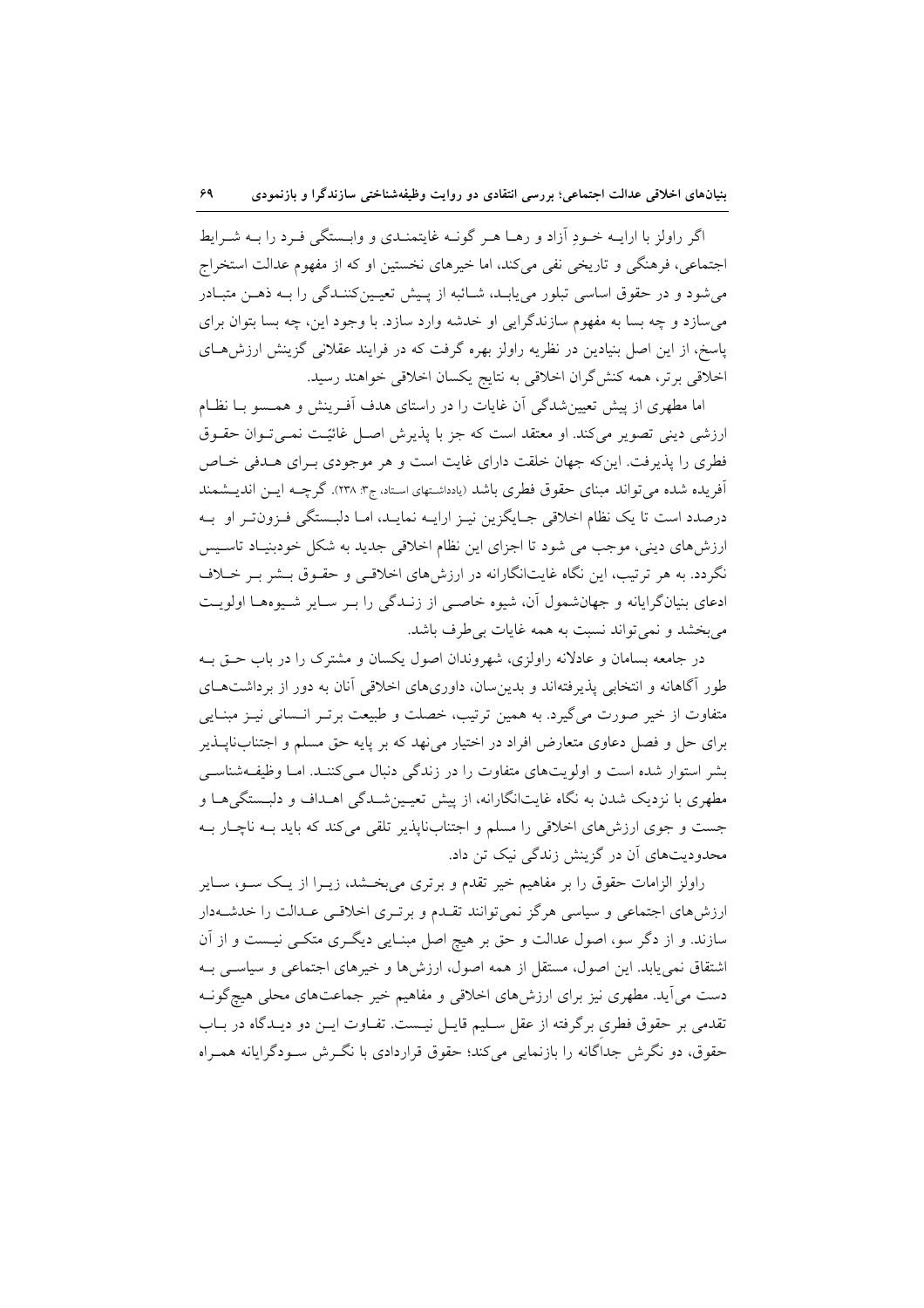است و حقوق فطری با نگرش فضیلتمدارانه. قرارداد بر سود شخصی یـا جمعـی در تعقیـب ارزش های اخلاقی دلالت دارد و حقوق فطری بر اولویت ذاتی و غیر طمع کارانه این ارزش هـا. فرد راولزی در وضعیت اولیه و به حکم عقل سلیم، از عدالت یا حقوق طبیعـی تخلـف:اپــذیر بهرهمند شده و به رغم آن که هیچ شناختی از مفاهیم خاص درباره خیر ندارد، هویـت اخلاقـی خود و جامعه بسامان خود را می آفریند. در این مفهوم، هویت فرد پیش از جامعه و بر اسـاس توافق بر اصول عدالت شکل می گیرد. مطهری نیز با لحاظ تعیینکنندگی حقوق فطری، با راولز هم مسیر شده و هویت اخلاقی فرد را پیشاجامعهای تصویر میکند. اصالت بخشیدن به هویت فرد در جامعه و نظامهای ارزشی جوامع انسانی با ارزشهای اخلاقی بنیانگرا و جهـانشـمول در تعارض جدی است. همین مساله در مطهری نیز به چشم میخورد. اما او به دنبال آن است تا بیش و پیش از هویت تاریخی، هویت خردگرا و انتخابگر فـرد را بازشناسـی کـرده و بـه رسمیت بشناسد. این امر او را به راولز نزدیک می سازد.

حقوق طبیعی و فطری در هر دو روایت، ما را توانا میسازد تـا بـا بهـرهگیـری از ارزش پیشینی اصول حق و عدالت بر فراز ارزش۵ای اخلاقی جوامع ایستاده و آنها را مـورد داوری و اصلاح قرار دهیم. در غیر این صورت، اصالت بخشیدن به ارزشها امکان بررسی انتقادی را از ما سلب کرده و گفت و گو در مورد این مفاهیم خیر را منتفی میسازد. افـزون بـر آن، آشـکار ساختن نقاط قوت هيچ يک از نظامهاى ارزشى و مفاهيم خير جوامع نيز وجود نخواهد داشت. تنها با استناد به معیارهایی بنیادین و جهانشمول میتوان ساختار اخلاقی جامعه را به مثابه یک کل مورد داوری قرار داد. به این ترتیب، دیدگاه بنیانگرا و جهانشمول معیارهایی بیرونی برای نقد در اختیار می نهد. به واقع، اگر نقد بیرونی از ارزش های جوامع محلـی امکــان پــذیر نباشــد، چگونه میتوان برای باورمندان وفادار به ارزشهای اخلاقی ویـژه قبولانـد کـه شـیوه زیـست فردي و اجتماعي آنان با اصول عدالت در تعارض است؟ حتى اگر اين امكان هم فـراهم آيـد، آنان باز می توانند این گونه پاسخ دهند که مفاهیم خیر این جامعه و مناسـبات درونــی آن ایــن گونه اقتضا میکند و برترین شیوه زیست از درون معیارهـای زنـدگی جوامـع محلـی – و نـه اصول پیشینی و فراجامعهای – نشات میگیرد. آیا این امر دلالت میکند کـه بـرای نقـد معـانی اجتماعی فرهنگهای دیگر هیچ مبنایی وجود ندارد؟ آیا هیچ معیار فرافرهنگی وجود ندارد ک هنگام دفاع از فرهنگ خاص خود و انکار ارزشهای اخلاقی جوامع دیگر بتـوان بـدان توسـل جست؟ آیا هیچ مبنایی وجود ندارد که بر اساس آن بتوان فهم و برداشتهایی از خیر را که در جامعه خاص مرسوم و متداول است، مورد انتقاد قرار داد؟ در این فرض، نقـد اجتمـاعی تنهـا می تواند معطوف به تفسیر درکهای مشترک افراد جامعه از ارزشها باشد. در ایــن معنــا، فهــم عمیق جوامع محلی از خود، می تواند ابزاری برای اصلاح برخی رفتارها و رویههـا باشـد. ایـن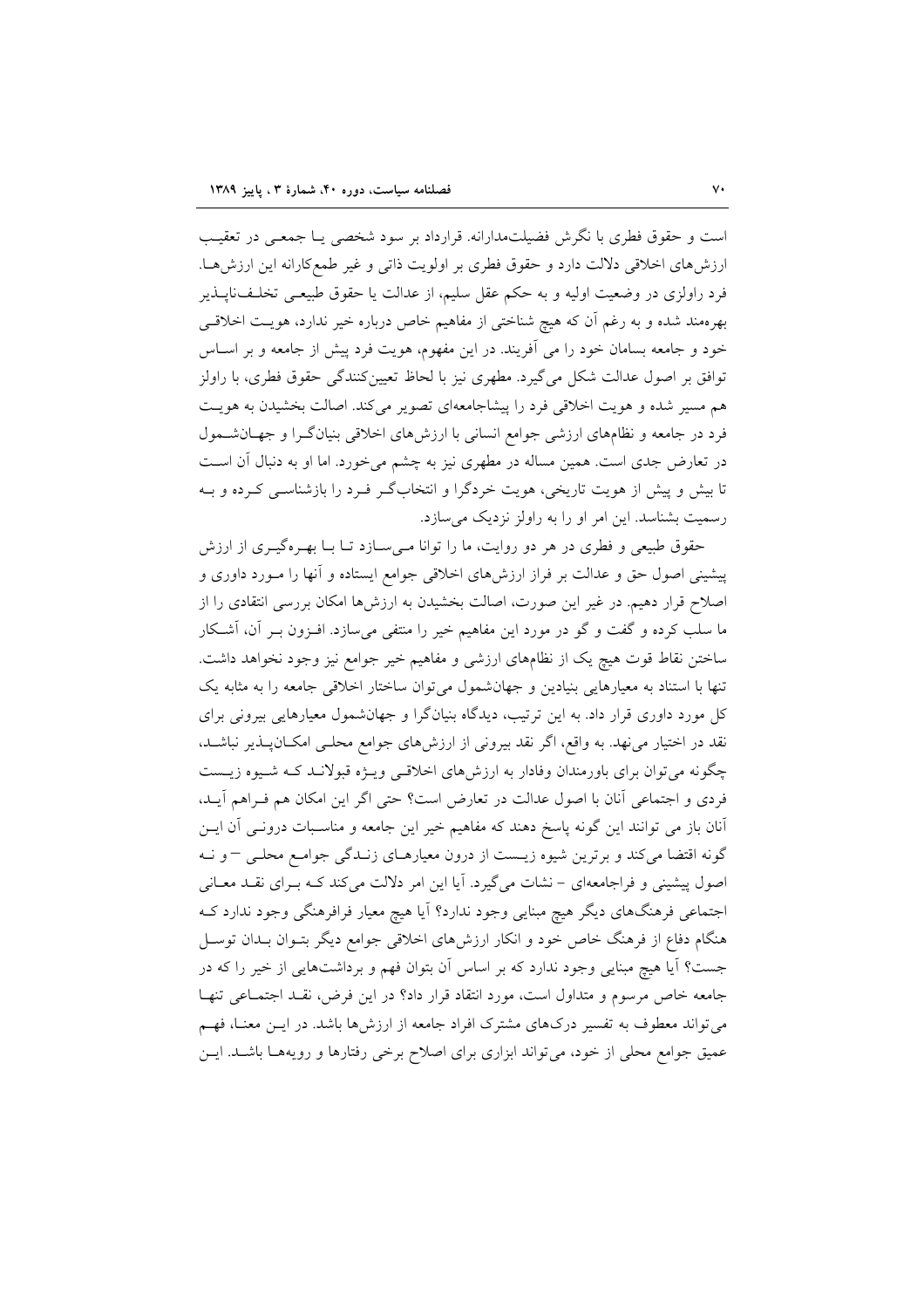تعارضات مي تواند با رجوع به «عميق ترين» خود فهمي هاي جماعت و به وسيله ارائه «تفسيري جديد از معاني مشترك» حل شود (65 :1993 Bell). اما نقد در اين فرض نيز ذاتي خــود معــاني اجتماعی بوده و ربطی به هیچ اصل بیرونی و جهانشمول نخواهد داشت. افزون بر آن، اگر این معاني واقعاً به وسيلهٔ همه اعضاي جامعه مورد حمايت قرار گيرند، به هيچ وجـه مبنــايي بــراي نقد باقي نخواهد ماند. مهم اين است كه اين نقدِ «دروني» و «وابسته» ناگزير است رابطـهٔ خـود را با فرهنگی که می خواهد بدان بیردازد، مشخص نماید و نمی تواند خـود را ناشـی از دیــدگاه بیرونی و جهانشمول ـ که کاملاً از آن فرهنگ متمایز است ـ معرفی نماید Mulhall and Swift)  $.1996:144)$ 

و نکته پایانی به تمرکز این دو روایت بر اخلاق فردی و اخلاق اجتماعی مربوط مـی شـود. در فلسفه اخلاق، بين اخلاق فردي و اخلاق اجتماعي تمايز شايعي وجود دارد؛ اخلاق فـردي، به درک چگونگی عمل یک فرد در رابطه با خودش و اخلاق اجتماعی به درک چگونگی عمل یک فرد در رابطه با دیگران اطلاق میگردد. چنین تمایزی بر افتـراق بـین وظـایف شخـصی و وظايف اجتماعي (Duties to others) اتكا دارد. راولز در بحث از عدالت نهادهاي اجتماعي عملاً به اخلاق اجتماعی توجه کرده و با گشودن فضایی مشترک بین فلسفه اخلاق و فلسفه سیاسی، ساختارهای اساسی جامعه را موضوع عدالت دانسته است. در حالی کـه مطهـری بـه تبعیـت از فلسفه اخلاق كمالگرايانه ارسطويي، اين مفهوم را در روابط فـردي و اجتمـاعي قابـل تـسري می داند.

#### نتىحە

در این پژوهش آشکار گردید که دو روایت از وظیفهگرایی قاعدهنگـر، شـامل سـازندگرا و بازنمودی در باب بنیانهای اخلاقی عـدالت اجتمـاعی دارای وجـوه تـشابه و تمـایز بـسیاری هستند؛ با این وجود، ادعاهای آنها در همه زمینهها با پایبندی کامل همراه نبوده است.

در منشاء ارزشهای اخلاقی، روایت نخست از حق قراردادی و روایت دوم از حق طبیعی و فطری سخن می گوید وبه همین ترتیب، در منشاء عدالت اجتماعی پذیرش حق قراردادی در برابر دفاع از خصلت و طبیعت برتر انسانی قرار میگیرد، اما هر دو روایت عدالت خواهی بشر را فرایندی آگاهانه و انتخابی ارزیابی میکنند.

در بنیانگرایی ارزش ها، هر دو روایت بر ارزش هـای بنیـادین و جـوهری تاکیـد مـیکننـد. ویژگی مهم این بنیانگرایی ثبات و تغییرناپذیری آن طی زمان و شرایط متفاوت است. در شمولگرایی ارزشها، به رغم اشتراک هر دو روایت در جهانشـمولی ایـن ارزشهـا و انسانی درک و گزینش آن برای همه بشریت و افزون تـر، پیــشین بــودن آن، روایــت نخــست،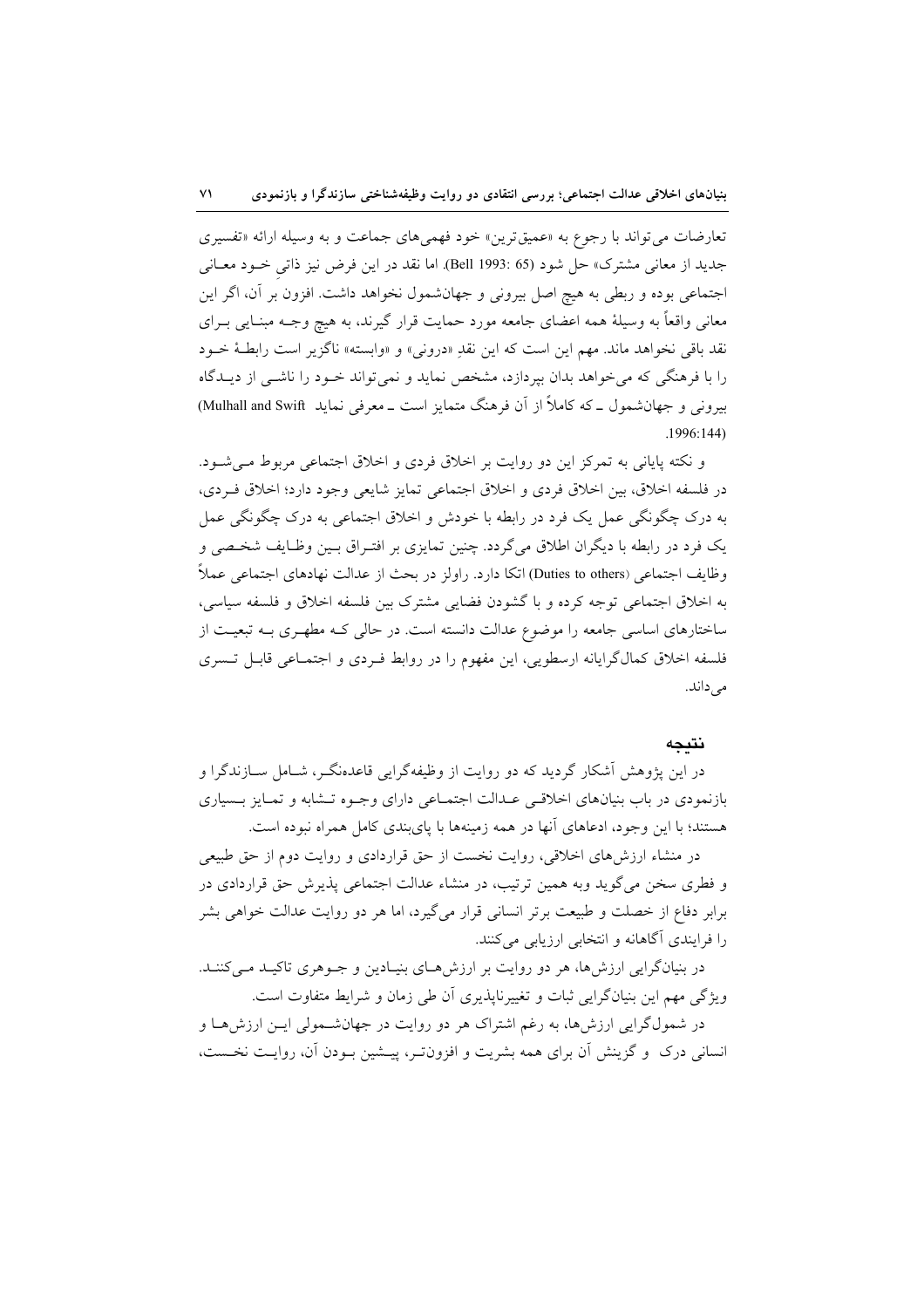سازندگرا و روایت دوم کشفی است. نگاه نخست بنیانهایی جهانشمول و پیشین را در فراینــد سازندگی شکوفاشده می بیند و نگاه دوم بر فرایند کشف این بنیانها توسط انـسانهـای عاقـل تاکید می کند.

در غایتگرایی ارزشها، هر دو روایت در ادعا وظیفهشناختی و غیر غایتگرا هستند، بـا این وجود، روایت دوم در عمل دستیابی به غایاتی از پیش مشخص را در راستای هـدف نظـام آفرینش مد نظر قرار می دهد.

در تقدم حق یا خیر، روایت نخست بر تقدم حق قراردادی به خیر و روایت دوم بـر تقـدم حق طبیعی به خیر باور دارد. اما هر دو روایت در ادعاهای خود با چالش جدی روبرو شدهاند. حق قراردادی با پذیرش مفهوم نفع همگانی از مفهوم بنیادین عـدالت دسـت مـیکـشد و حـق طبیعی نیز استلزامات منطقی استدلالهای خود را دنبال نمی کنند.

در شکل گیری هویت اخلاقی، روایت نخست این امر را بر اساس حقـوق قـراردادی و در وضعیت اولیه تصویر میکند. بدین سان، هویت فرد پیش از ورود به جامعه شکل گرفته است، اما روايت دوم حقوق فطري را توام با پاگذاشتن فرد در جامعه تصوير مي كند.

در جایگاه و کاربرد مفهوم عدالت، هر دو روایت به اخلاق اجتماعی توجه کردهاند؛ با ایسن تفاوت که روایت اول گستره عدالت را شامل سـاختارهای اساســی جامعــه، و بــه بیــان دیگــر، اخلاق اجتماعی دانسته است و روایت دوم، بنابر سنت ارسطویی معنای فراگیری را از عـدالت در نظر دارد و اخلاق اجتماعی را در کنار اخلاق فردی مورد توجه قرار داده است.

در معیارهای نقد اجتماعی، هر دو روایت به دلیل تاکید بر بنیـانهـای عقلانـی ارزشهـای برتر که از ویژگی مهم جهانشمولی نیز بهرهمند هستند، بر معیارهای بیرونی به مثابه الگوی نقد عمل اجتماعی و سیاسی تاکید میورزند.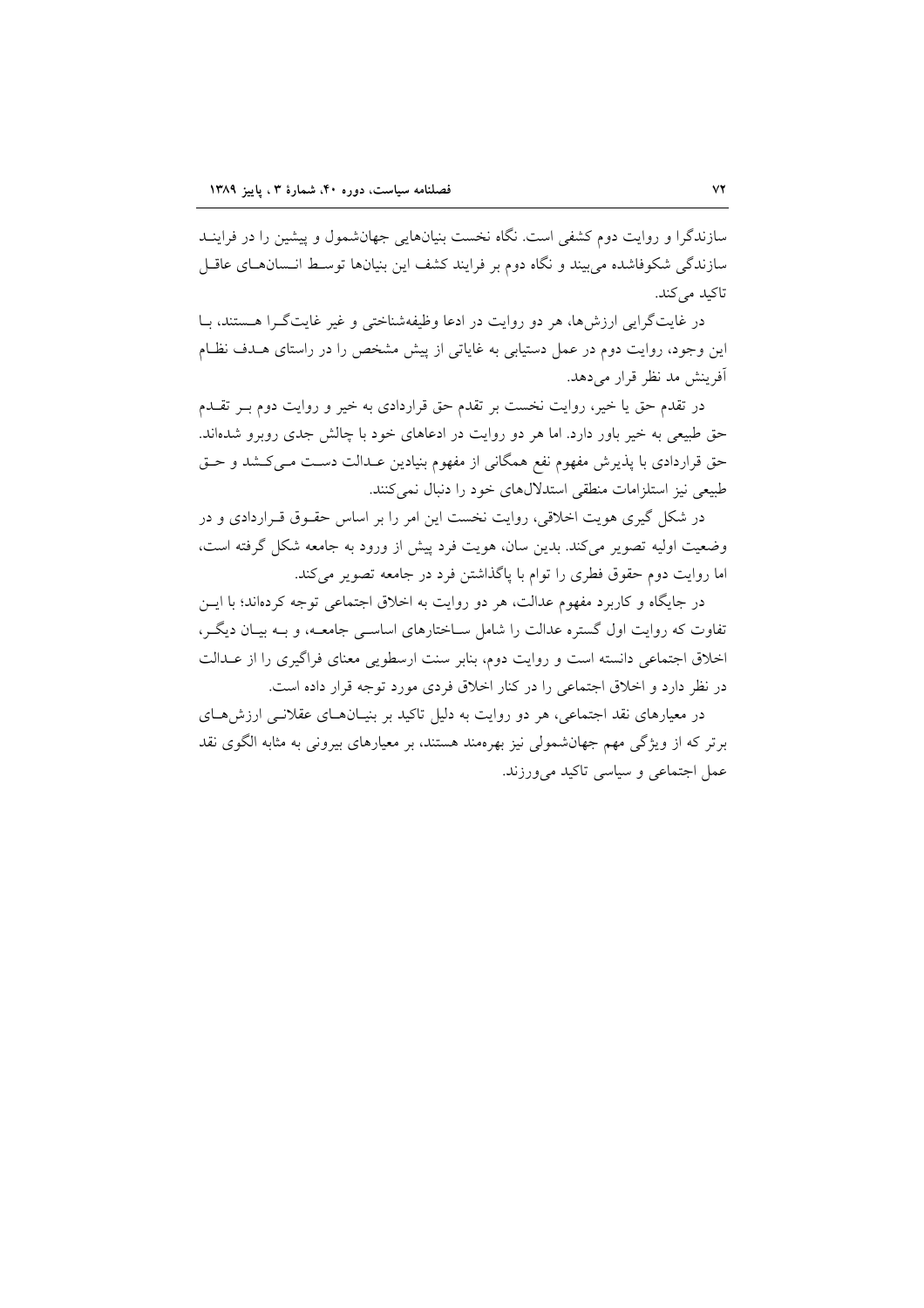## بررسی تطبیقی بنیانهای اخلاقسی عــدالت اجتمــاعی؛ در دو روایــت وظیفــهشــناختی سازندگرا و بازنمودی

| وظيفهشناسى بازنمودى                                                                                                                             | وظیفەشناسى سازندگرا                                                                                | شاخصهاي برجسته                                            |
|-------------------------------------------------------------------------------------------------------------------------------------------------|----------------------------------------------------------------------------------------------------|-----------------------------------------------------------|
| با تمایزگذاری میـان انــسان ســفلی و<br>علــوي، حــق طبيعــي و فطــري و نــه<br>قـراردادي امكـان تحقـق خيرهـاي<br>طبیعی افزون بر خیرهای اجتماعی | حق قراردادى                                                                                        | منشای<br>ارزشهاي اخلاقي                                   |
| __<br>خصلت و طبیعت برتر انسانی<br>آگاهانه و انتخابی                                                                                             | پذیرش حق قراردادی<br>آگاهانه و انتخابی                                                             | منسشاي عسدالت<br>اجتمــــــاعى يــــــا<br>عدالتخواهي بشر |
| بنيانگرا                                                                                                                                        | بنيانگرا                                                                                           | بنیانگرا یا غیر بنیـانگـرا<br>بودن ارزشها                 |
| جهـــانشــــمولگــــراي پيــــشيني و<br>بازنمودي                                                                                                | جهانشمولگرایی پیشینی و سازندگرا                                                                    | شمول گرا يا غير<br>شمول گرا بودن ارزشها                   |
| غير غايت گرايانــه؛ (وظيفــهشــناختى)<br>در ادعا؛ اما در عمل با هدف دستیابی<br>بــه غايـــاتي از پـــيش مـــشخص در<br>راستاى هدف نظام أفرينش    | غير غايتگرايانه؛ (وظيفهشناختي)<br>اما به طور همزمان از پیش مشخص تنها<br>در اصول عدالت و حقوق اساسی | غايـتگـرا يـا غيـر<br>غايتگرا بودن ارزشها                 |
| تقدم حق طبیعی بر خیر                                                                                                                            | استقلال و تقدم حق قراردادی بر خیر                                                                  | تقدم يا تاخر حق و خير                                     |
| همراه با ورود به جامعه و بر اسـاس<br>حقوق فطرى                                                                                                  | پسیش از جامعــه و بــر اســاس حقــوق<br>قراردادي                                                   | شــكل گيـــري هويـــت<br>اخلاقي                           |
| اخلاق فردى و اخلاق اجتماعي                                                                                                                      | اخلاق اجتماعي                                                                                      | جایگاه و کـاربرد مفهــوم<br>عدالت                         |
| معیارهای بیرونی                                                                                                                                 | معیارهای بیرونی                                                                                    | معيارهاي نقد اجتماعي                                      |